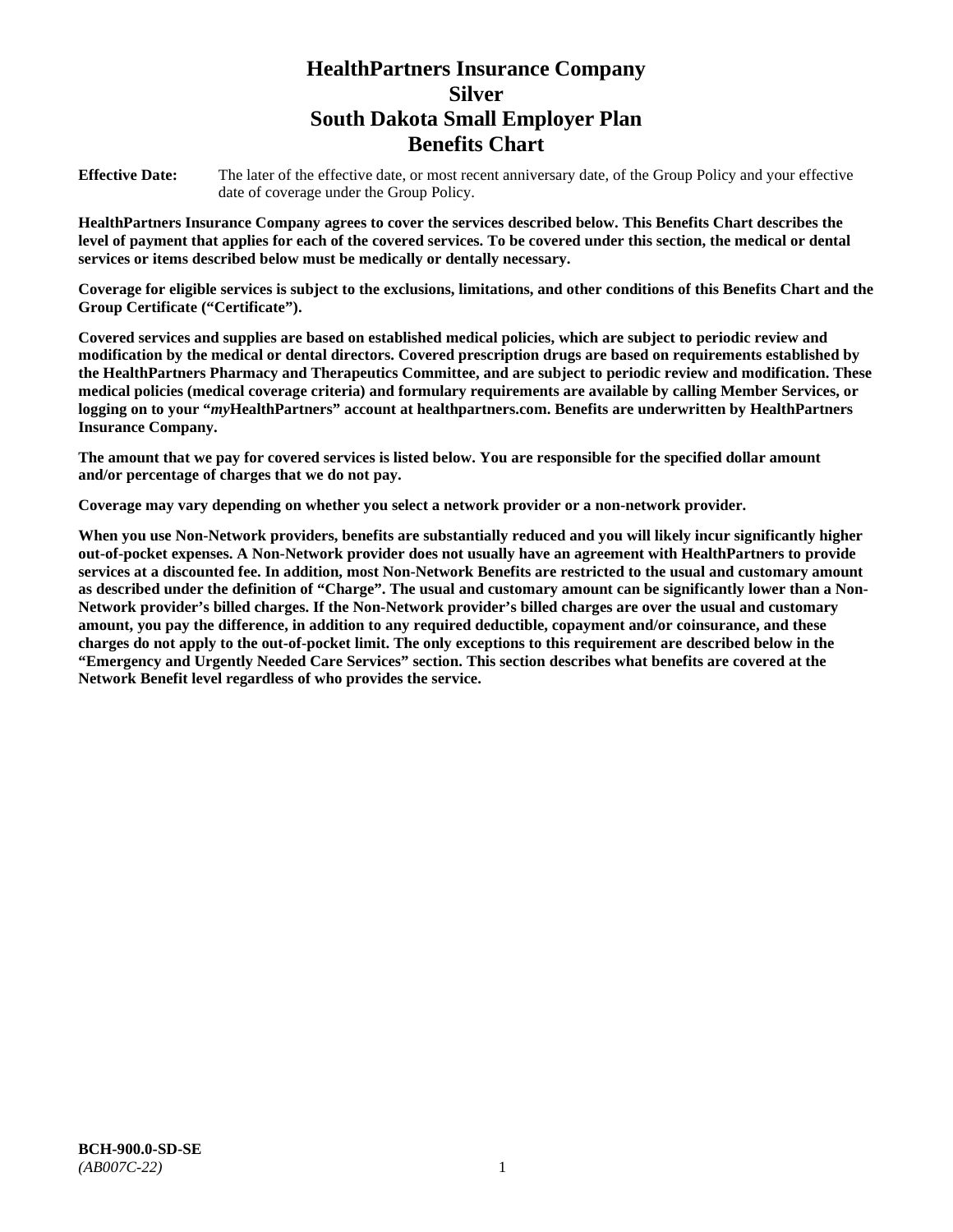# **These definitions apply to this Benefits Chart. They also apply to the Certificate.**

| <b>Biosimilar Drug:</b> | A prescription drug, approved by the Food and Drug Administration (FDA), that the FDA<br>has determined is biosimilar to and interchangeable with a biological brand name drug.<br>Biosimilar drugs are not considered generic drugs and are not covered under the generic<br>drug benefit.                                                                                                                                                                                                                                                                                                                                         |
|-------------------------|-------------------------------------------------------------------------------------------------------------------------------------------------------------------------------------------------------------------------------------------------------------------------------------------------------------------------------------------------------------------------------------------------------------------------------------------------------------------------------------------------------------------------------------------------------------------------------------------------------------------------------------|
| <b>Brand Name Drug:</b> | A prescription drug, approved by the Food and Drug Administration (FDA), that is<br>manufactured, sold, or licensed for sale under a trademark by the pharmaceutical company<br>that originally researched and developed the drug. Brand name drugs have the same active-<br>ingredient formula as the generic version of the drug. However, generic drugs are<br>manufactured and sold by other drug manufacturers and are generally not available until<br>after the patent on the brand name drug has expired. A few brand name drugs may be<br>covered at the generic drug benefit level if this is indicated on the Formulary. |
| <b>Calendar Year:</b>   | This is the 12-month period beginning 12:01 A.M. Central Time, on January 1, and ending<br>12:00 A.M. Central Time of the next following December 31.                                                                                                                                                                                                                                                                                                                                                                                                                                                                               |
| <b>Charge:</b>          | For covered services delivered by a network provider this is the provider's discounted<br>charge for a given medical/surgical service, procedure or item.                                                                                                                                                                                                                                                                                                                                                                                                                                                                           |
|                         | For covered services delivered by non-network providers, a contracted rate may apply if<br>such arrangement is available to HealthPartners.                                                                                                                                                                                                                                                                                                                                                                                                                                                                                         |
|                         | For the usual and customary charge for covered services delivered by non-network<br>providers, our payment is calculated using one of the following options to be determined at<br>HealthPartners' discretion: 1) a percentage of the Medicare fee schedule; 2) a comparable<br>schedule if the service is not on the Medicare fee schedule; or 3) a commercially<br>reasonable rate for such service.                                                                                                                                                                                                                              |
|                         | The usual and customary charge is the maximum amount allowed that we consider in the<br>calculation of the payment of charges incurred for certain covered services. You must pay<br>for any charges above the usual and customary charge, and they do not apply to the Out-of-<br>Pocket Limit.                                                                                                                                                                                                                                                                                                                                    |
|                         | A charge is incurred for covered ambulatory medical and surgical services, on the date the<br>service or item is provided. A charge is incurred for covered inpatient services, on the date<br>of admission to a hospital. To be covered, a charge must be incurred on or after your<br>effective date and on or before the termination date.                                                                                                                                                                                                                                                                                       |
| Copayment/Coinsurance:  | The specified dollar amount, or percentage, of charges incurred for covered services, which<br>we do not pay, but which you must pay, each time you receive certain medical services,<br>procedures or items. Our payment for those covered services or items begins after the<br>copayment or coinsurance is satisfied. Covered services or items requiring a copayment or<br>coinsurance are specified in this Benefits Chart.                                                                                                                                                                                                    |
|                         | For services provided by a network provider:                                                                                                                                                                                                                                                                                                                                                                                                                                                                                                                                                                                        |
|                         | An amount which is listed as a flat dollar copayment is applied to a network provider's<br>discounted charges for a given service. However, if the network provider's discounted<br>charge for a service or item is less than the flat dollar copayment, you will pay the network<br>provider's discounted charge. An amount which is listed as a percentage of charges or<br>coinsurance is based on the network provider's discounted charges, calculated at the time<br>the claim is processed, which may include an agreed upon fee schedule rate for case rate or<br>withhold arrangements.                                    |
|                         | For services provided by a non-network provider:                                                                                                                                                                                                                                                                                                                                                                                                                                                                                                                                                                                    |
|                         | Any copayment or coinsurance is applied to the lesser of the provider's charges or the<br>usual and customary charge for a service.                                                                                                                                                                                                                                                                                                                                                                                                                                                                                                 |
|                         | A copayment or coinsurance is due at the time a service is provided, or when billed by the<br>provider. The copayment or coinsurance applicable for a scheduled visit with a network<br>provider will be collected for each visit, late cancellation and failed appointment.                                                                                                                                                                                                                                                                                                                                                        |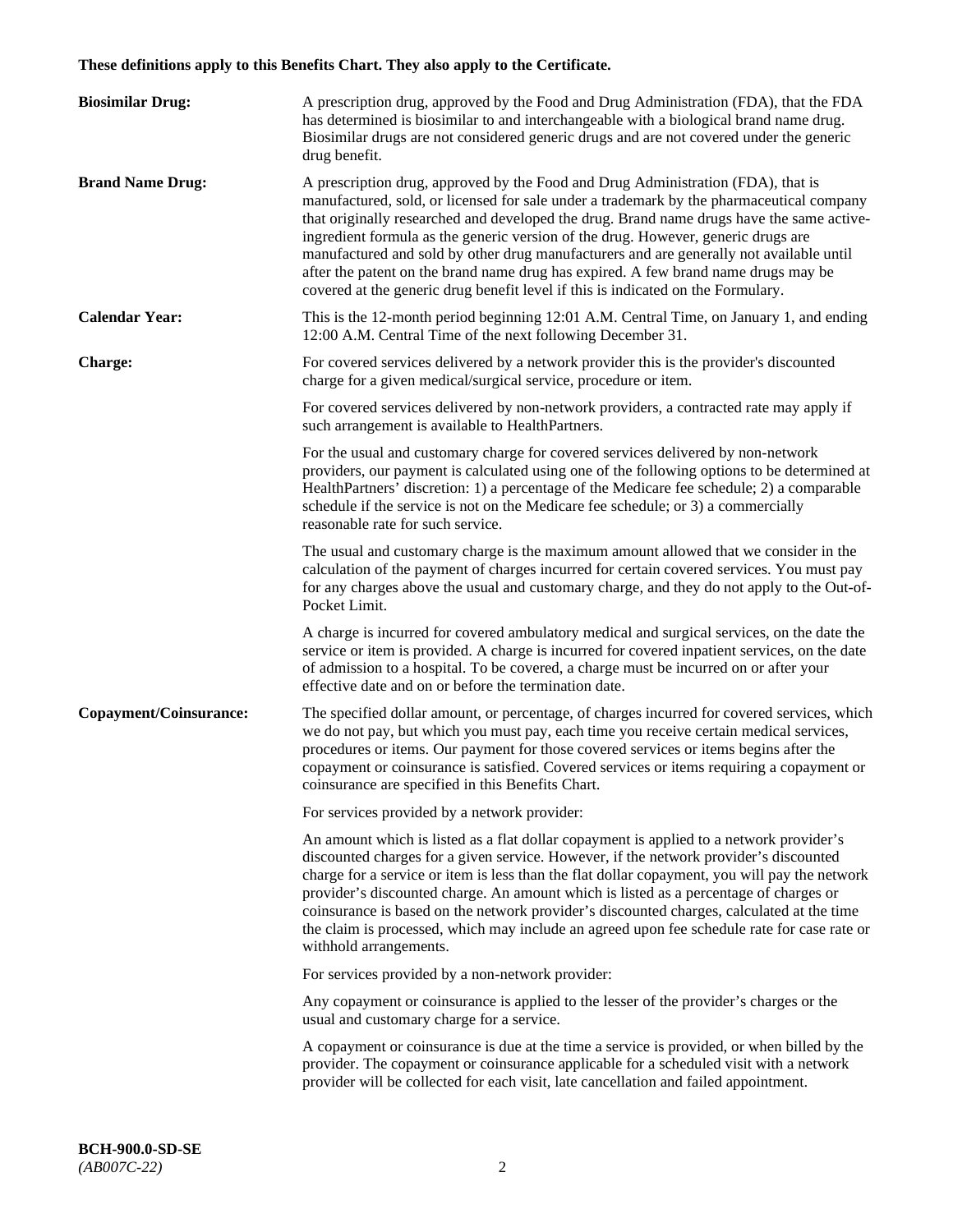| Deductible:                      | The specified dollar amount of charges incurred for covered services, which we do not pay,<br>but an enrollee or a family has to pay first in a calendar year. Our payment for those<br>services or items begins after the deductible is satisfied. If you have a family deductible,<br>each individual family member may only contribute up to the individual deductible amount<br>toward the family deductible. An individual's copayments and coinsurance do not apply<br>toward the family deductible. For Network Benefits, your family deductible will follow the<br>family deductible for the highest Benefit Level in which any family member is enrolled<br>during that calendar year. For network providers, the amount of the charges that apply to<br>the deductible are based on the network provider's discounted charges, calculated at the<br>time the claim is processed, which may include an agreed upon fee schedule rate for case<br>rate or withhold arrangements. For non-network providers, the amount of charges that<br>apply to the deductible are the lesser of the provider's charges or the usual and customary<br>charge for a service. |
|----------------------------------|------------------------------------------------------------------------------------------------------------------------------------------------------------------------------------------------------------------------------------------------------------------------------------------------------------------------------------------------------------------------------------------------------------------------------------------------------------------------------------------------------------------------------------------------------------------------------------------------------------------------------------------------------------------------------------------------------------------------------------------------------------------------------------------------------------------------------------------------------------------------------------------------------------------------------------------------------------------------------------------------------------------------------------------------------------------------------------------------------------------------------------------------------------------------|
|                                  | Any amounts paid or reimbursed by a third party, including, but not limited to: point of<br>service rebates, manufacturer coupons, manufacturer debit cards or other forms of direct<br>reimbursement to an Insured for a product or service, will not apply toward the deductible,<br>to the extent permitted under state and federal law.                                                                                                                                                                                                                                                                                                                                                                                                                                                                                                                                                                                                                                                                                                                                                                                                                            |
|                                  | Your plan has an embedded deductible. This means once an Insured meets the individual<br>deductible, the plan begins paying benefits for that person. If two or more members of the<br>family meet the family deductible, the plan begins paying benefits for all members of the<br>family, regardless of whether each Insured has met the individual deductible. However, an<br>Insured may not contribute more than the individual deductible toward the family<br>deductible.                                                                                                                                                                                                                                                                                                                                                                                                                                                                                                                                                                                                                                                                                       |
|                                  | All services are subject to the deductible unless otherwise indicated below in this Benefits<br>Chart.                                                                                                                                                                                                                                                                                                                                                                                                                                                                                                                                                                                                                                                                                                                                                                                                                                                                                                                                                                                                                                                                 |
| <b>Formulary:</b>                | This is a current list, which may be revised from time to time, of prescription drugs,<br>medications, equipment and supplies covered by us as indicated in this Benefits Chart<br>which are covered at the highest benefit level. Some drugs on the Formulary may require<br>prior authorization to be covered as formulary drugs. The Formulary, and information on<br>drugs that require prior authorization, are available by calling Member Services, or logging<br>on to your "myHealthPartners" account at healthpartners.com.                                                                                                                                                                                                                                                                                                                                                                                                                                                                                                                                                                                                                                  |
| <b>Generic Drug:</b>             | A prescription drug approved by the Food and Drug Administration (FDA) that the FDA<br>has determined is comparable to a brand name drug product in dosage form, strength, route<br>of administration, quality, intended use and documented bioequivalence. Generally, generic<br>drugs cost less than brand name drugs. Some brand name drugs may be covered at the<br>generic drug benefit level if this is indicated on the Formulary.                                                                                                                                                                                                                                                                                                                                                                                                                                                                                                                                                                                                                                                                                                                              |
| <b>Lifetime Maximum Benefit:</b> | The specified coverage limit actually paid by us for services and/or charges incurred by<br>you for a given procedure or diagnosis. Payment of benefits under this Benefits Chart<br>ceases when that Lifetime Maximum Benefit is reached. You have to pay for subsequent<br>charges.                                                                                                                                                                                                                                                                                                                                                                                                                                                                                                                                                                                                                                                                                                                                                                                                                                                                                  |
| <b>Non-Formulary Drug:</b>       | This is a prescription drug, approved by the Food and Drug Administration (FDA), that is<br>not on the Formulary, is medically necessary and is not investigative or otherwise excluded<br>under the Certificate.                                                                                                                                                                                                                                                                                                                                                                                                                                                                                                                                                                                                                                                                                                                                                                                                                                                                                                                                                      |
| <b>Out-of-Pocket Expenses:</b>   | You pay the specified copayments/coinsurance and deductibles applicable for particular<br>services, subject to the Out-of-Pocket Limit described below. These amounts are in<br>addition to the monthly premium payments.                                                                                                                                                                                                                                                                                                                                                                                                                                                                                                                                                                                                                                                                                                                                                                                                                                                                                                                                              |
| <b>Out-of-Pocket Limit:</b>      | You pay the copayments/coinsurance and deductibles for covered services, to the<br>individual or family Out-of-Pocket Limit. Thereafter we cover 100% of charges incurred<br>for all other covered services, for the rest of the calendar year. You pay amounts greater<br>than the Out-of-Pocket Limit if you exceed any Lifetime Maximum Benefit, or visit or day<br>limits.                                                                                                                                                                                                                                                                                                                                                                                                                                                                                                                                                                                                                                                                                                                                                                                         |
|                                  | Non-Network Benefits above the usual and customary charge (see definition of charge<br>above) do not apply to the Out-of-Pocket Limit.                                                                                                                                                                                                                                                                                                                                                                                                                                                                                                                                                                                                                                                                                                                                                                                                                                                                                                                                                                                                                                 |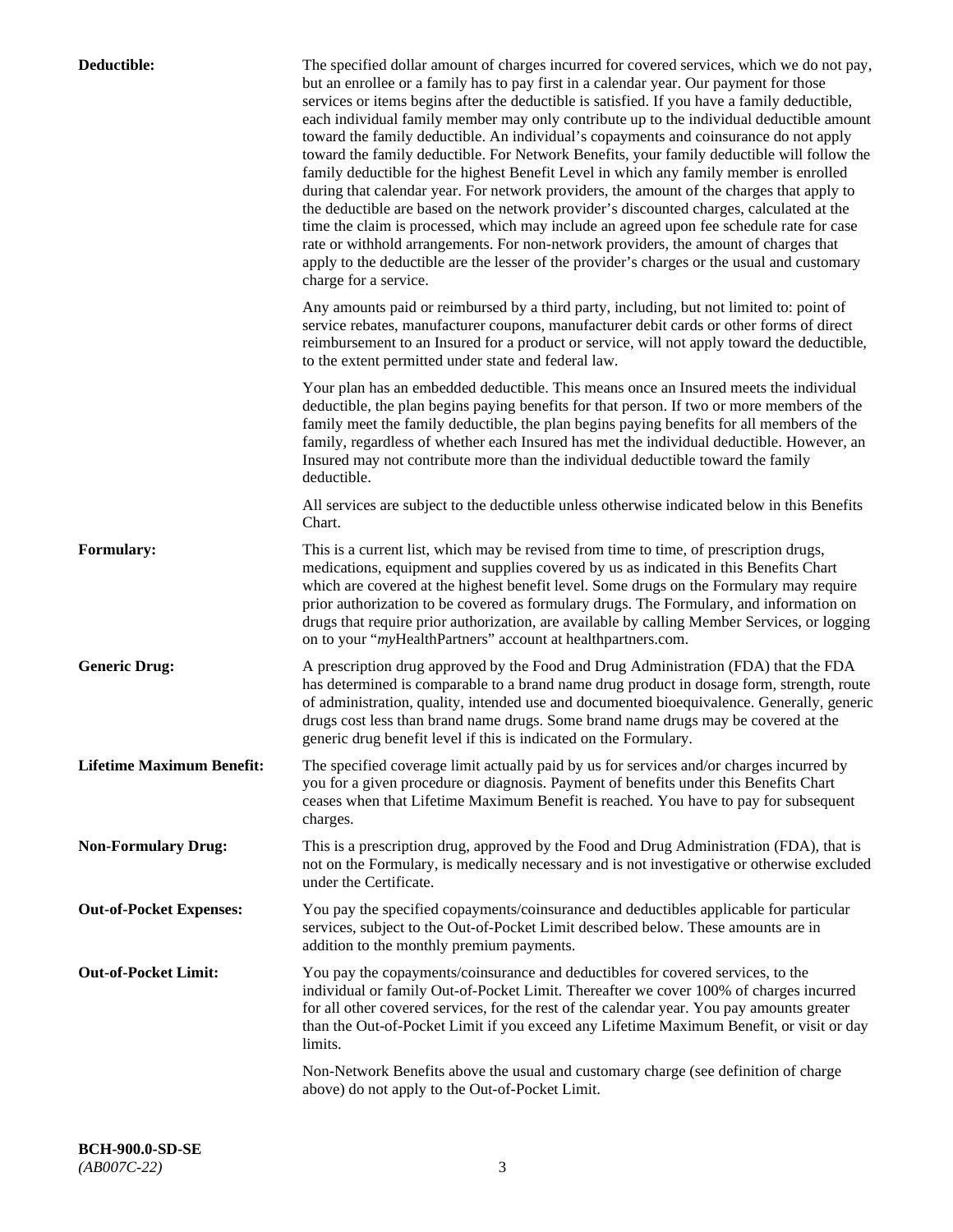Non-Network Benefits for transplant surgery and bariatric surgery do not apply to the Out-of-Pocket Limit.

Any amounts paid or reimbursed by a third party, including, but not limited to: point of service rebates, manufacturer coupons, manufacturer debit cards or other forms of direct reimbursement to an Insured for a product or service, will not apply as an out of pocket expense, to the extent permitted under state and federal law.

You are responsible to keep track of the out-of-pocket expenses. Contact our Member Services Department for assistance in determining the amount paid by the enrollee for specific eligible services received. Claims for reimbursement under the Out-of-Pocket Limit provisions are subject to the same time limits and provisions described under the "Claims Provisions" section of the Certificate.

**Specialty Drug List:** This is a current list, which may be revised from time to time, of prescription drugs, medications, equipment and supplies, which are typically bio-pharmaceuticals. The purpose of a Specialty Drug List is to facilitate enhanced monitoring of complex therapies used to treat specific conditions. Specialty drugs are covered by us as indicated in this Benefits Chart. The Specialty Drug List is available by calling Member Services, or logging on to your "myHealthPartners" account at [healthpartners.com.](http://healthpartners.com/)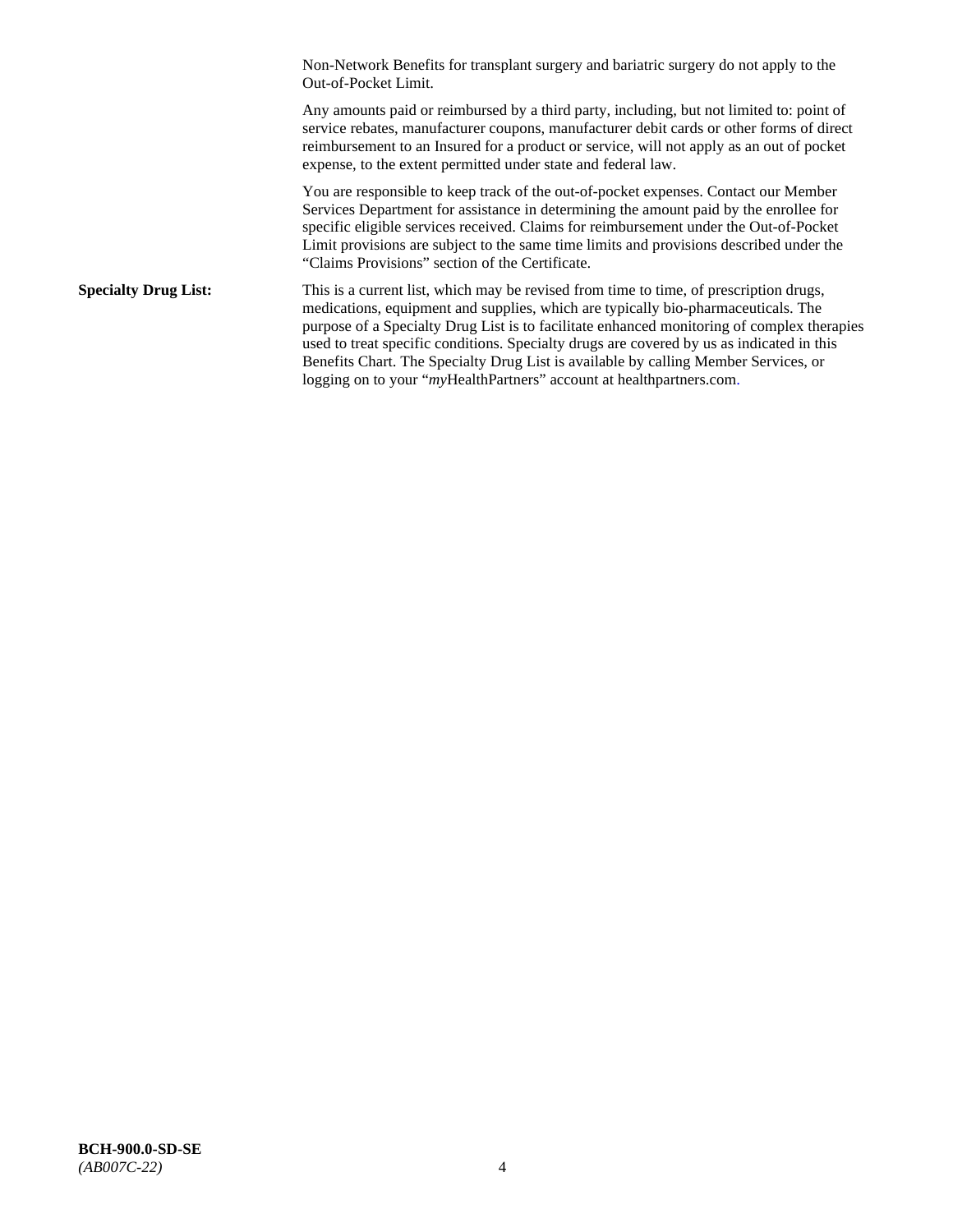# **DEDUCTIBLES, OUT-OF-POCKET LIMITS AND LIFETIME MAXIMUMS**

#### **Individual Calendar Year Deductible**

| <b>Network Benefits</b> | <b>Non-Network Benefits</b> |
|-------------------------|-----------------------------|
| \$6,000                 | \$10,000                    |

#### **Family Calendar Year Deductible**

| <b>Network Benefits</b> | <b>Non-Network Benefits</b> |
|-------------------------|-----------------------------|
| \$12,000                | \$20,000                    |

Separate deductibles must be satisfied under the Network Benefits and Non-Network Benefits.

Your plan has an embedded deductible. This means once an insured meets the individual deductible, the plan begins paying benefits for that person. If two or more members of the family meet the family deductible, the plan begins paying benefits for all members of the family, regardless of whether each insured has met the individual deductible. However, an insured may not contribute more than the individual deductible toward the family deductible.

Any amounts paid or reimbursed by a third party, including but not limited to: point of service rebates, manufacturer coupons, manufacturer debit cards or other forms of direct reimbursement to an insured for a product or service, will not apply toward the deductible, to the extent permitted under state and federal law.

#### **Individual Calendar Year Out-of-Pocket Limit**

| <b>Network Benefits</b> | <b>Non-Network Benefits</b> |
|-------------------------|-----------------------------|
| \$8,700                 | \$30,000                    |

#### **Family Calendar Year Out-of-Pocket Limit**

| <b>Network Benefits</b> | <b>Non-Network Benefits</b> |
|-------------------------|-----------------------------|
| \$17,400                | \$60,000                    |

Separate Out-of-Pocket Limits must be satisfied under Network Benefits and Non-Network Benefits.

Non-Network Benefits above the usual and customary charge will not apply toward the individual or family Out-of-Pocket Limit.

Non-Network Benefits for transplant surgery and bariatric surgery do not apply to the Out-of-Pocket Limit.

Any amounts paid or reimbursed by a third party, including, but not limited to: point of service rebates, manufacturer coupons, manufacturer debit cards or other forms of direct reimbursement to an Insured for a product or service, will not apply as an outof-pocket expense, to the extent permitted under state and federal law.

# **Lifetime Maximum Benefit for Bariatric Surgery**

| <b>Network Benefits</b> | <b>Non-Network Benefits</b> |
|-------------------------|-----------------------------|
| Unlimited.              | \$5,000                     |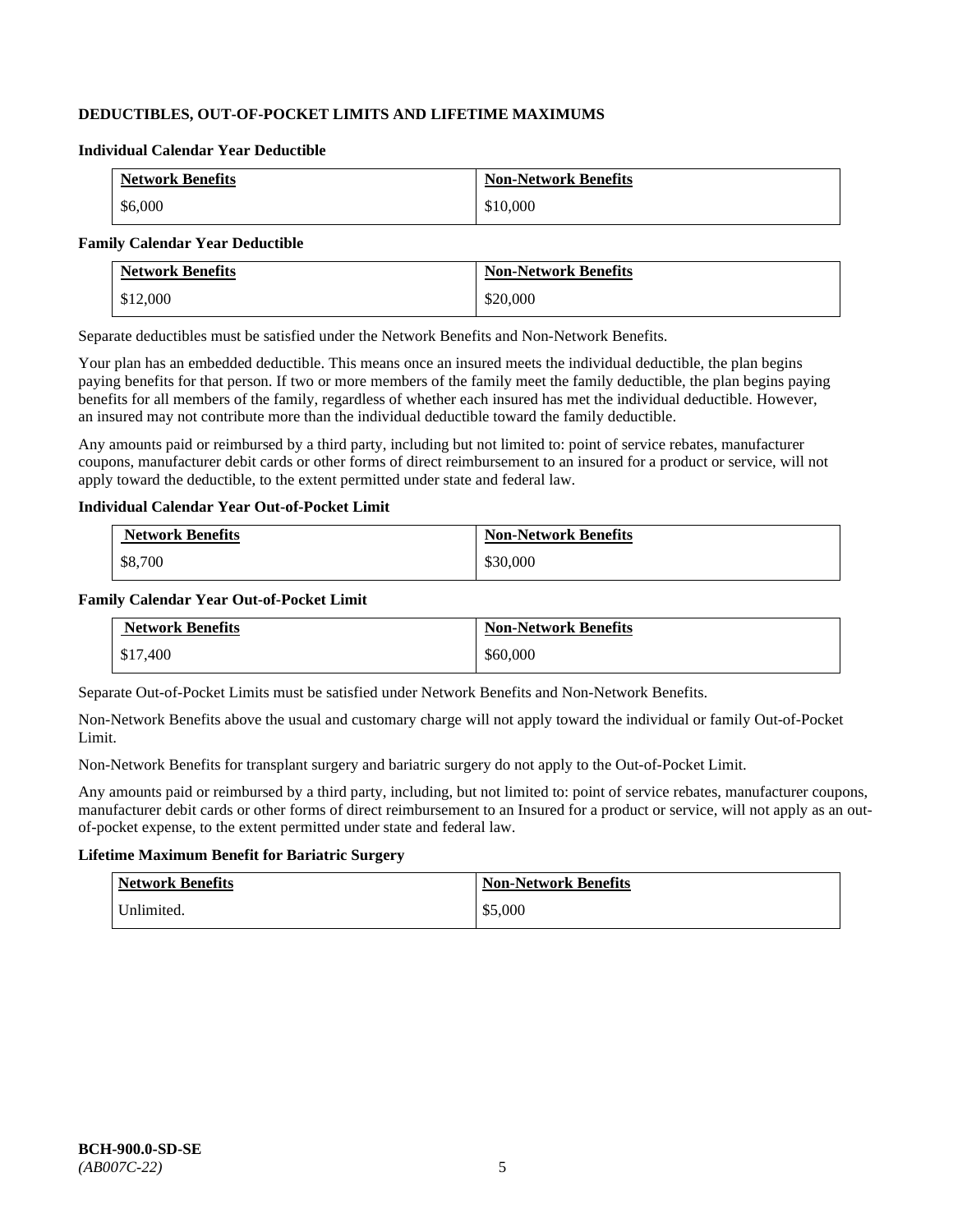# **AMBULANCE AND MEDICAL TRANSPORTATION**

#### **Covered Services:**

We cover ambulance and medical transportation for medical emergencies. We also cover medically necessary, non-emergency medical transportation if it meets our medical coverage criteria. Covered services and supplies are based on established medical policies, which are subject to periodic review and modification by the medical or dental directors. These medical policies (medical coverage criteria) and applicable prior authorization requirements are available by calling Member Services, or logging on to your "*my*HealthPartners" account at [healthpartners.com.](http://healthpartners.com/)

| <b>Network Benefits</b>      | <b>Non-Network Benefits</b> |
|------------------------------|-----------------------------|
| 70% of the charges incurred. | See Network Benefits.       |

#### **Not Covered:**

• See "Services Not Covered" in the Certificate.

#### **AUTISM SERVICES**

#### **Covered Services:**

We cover Applied Behavioral Analysis (ABA) and Intensive Early Intervention Behavioral Therapy (IEIBT) for treatment of autism spectrum disorders for children under age 18. We have the right to review the treatment that an Insured is receiving not more than once every three months, without a contract stipulating that a more frequent review is necessary.

A person who performs ABA must:

- be licensed by the South Dakota Board of Medical and Osteopathic Examiners or the Board of Examiners of Psychologists and have documented training and competence in applied behavior analysis; or
- be licensed by the South Dakota Board of Social Workers as a licensed behavior analyst.

Physical therapy, occupational therapy and speech therapy are covered under the "Physical Therapy, Occupational Therapy and Speech Therapy" section. Medications are covered under the "Prescription Drug Services" section. Covered services are based on established medical policies, which are subject to periodic review and modification by the medical directors. These medical policies (medical coverage criteria) are available online at [healthpartners.com](http://healthpartners.com/) or by calling Member Services.

Coverage for applied behavior analysis will provide an annual maximum benefit for Network and Non-Network Benefits combined, that may not be less than:

- Through age 6**:** 1,300 hours per calendar year
- Age 7 through age 13**:** 900 hours per calendar year
- Age 14 through age 18**:** 450 hours per calendar year

| <b>Network Benefits</b>      | <b>Non-Network Benefits</b>  |
|------------------------------|------------------------------|
| 70% of the charges incurred. | 50% of the charges incurred. |

#### **Not Covered:**

• See "Services Not Covered" in the Certificate.

## **BEHAVIORAL HEALTH SERVICES**

#### **Covered Services:**

Covered services are based on established medical policies, which are subject to periodic review and modification by the medical directors. These medical policies (medical coverage criteria) are available by calling Member Services, or logging on to your "*my*HealthPartners" account at [healthpartners.com.](http://healthpartners.com/)

#### **Mental Health Services**

We cover services for mental health diagnoses as described in the Diagnostic and Statistical Manual of Mental Disorders – Fifth Edition (DSM-5) (most recent edition).

**BCH-900.0-SD-SE**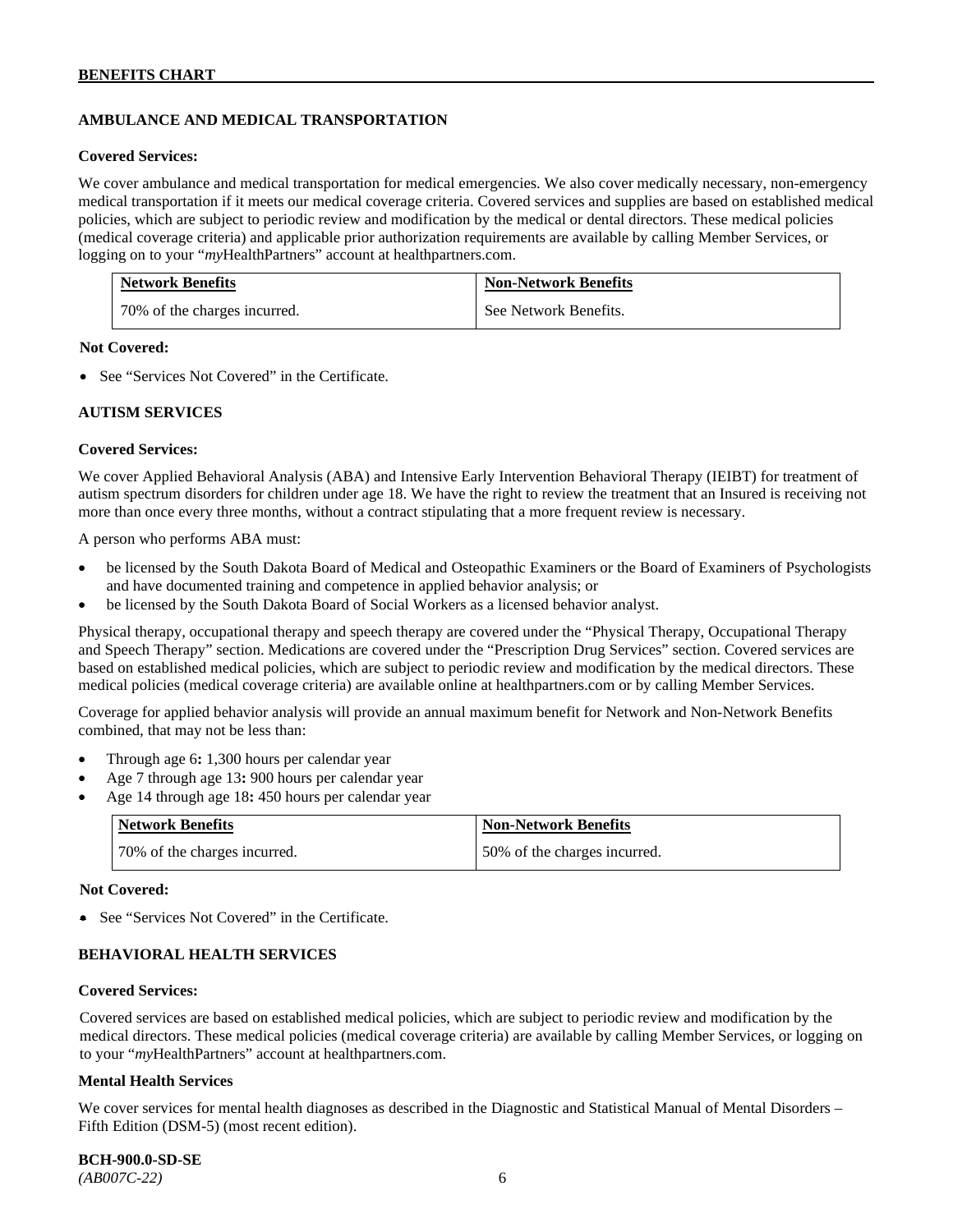**Outpatient services including intensive outpatient and day treatment services:** We cover medically necessary outpatient professional mental health services for evaluation, crisis intervention, and treatment of mental health disorders.

A comprehensive diagnostic assessment will be used as the basis for a determination by a mental health professional, concerning the appropriate treatment and the extent of services required.

Outpatient services we cover for a diagnosed mental health condition include the following:

- Individual, group, family, and multi-family therapy;
- Medication management provided by a physician, certified nurse practitioner, or physician's assistant;
- Psychological testing services for the purposes of determining the differential diagnoses and treatment planning for patients currently receiving behavioral health services;
- Day treatment and intensive outpatient services in a licensed program;
- Partial hospitalization services in a licensed hospital or community mental health center;
- Psychotherapy and nursing services provided in the home if authorized by us; and
- Treatment for gender dysphoria.

| <b>Network Benefits</b>                                                                                                                                                                                                                                                                       | <b>Non-Network Benefits</b>  |
|-----------------------------------------------------------------------------------------------------------------------------------------------------------------------------------------------------------------------------------------------------------------------------------------------|------------------------------|
| 70% of the charges incurred.                                                                                                                                                                                                                                                                  | 50% of the charges incurred. |
| <b>First three visits</b>                                                                                                                                                                                                                                                                     |                              |
| The first three mental health and substance use disorder<br>visits, urgent care visits, office visits, convenience<br>clinic visits, telephone visits and e-visits (other than<br>Virtuwell <sup>®</sup> ) combined in a calendar year are covered at<br>100%, not subject to the deductible. |                              |
| Physician services are included; however, charges for<br>day treatment services, group visits, office procedures,<br>laboratory, radiology and other ancillary services are<br>not included and will be subject to the deductible and<br>coinsurance.                                         |                              |

#### **Group therapy**

| <b>Network Benefits</b>      | <b>Non-Network Benefits</b>  |
|------------------------------|------------------------------|
| 70% of the charges incurred. | 50% of the charges incurred. |

#### **Inpatient services, including mental health residential treatment services:** We cover the following:

- Medically necessary inpatient services in a hospital and professional services for treatment of mental health disorders. Medical stabilization is covered under inpatient hospital services in the "Hospital and Skilled Nursing Facility Services" section; and
- Medically necessary mental health residential treatment services. This care must be authorized by us and provided by a hospital or residential behavioral health treatment facility licensed by the local state or Department of Health and Human Services. Services not covered under this benefit include halfway houses, group homes, extended care facilities, shelter services, correctional services, detention services, transitional services, group residential services, foster care services and wilderness programs.

| <b>Network Benefits</b>      | <b>Non-Network Benefits</b>  |
|------------------------------|------------------------------|
| 70% of the charges incurred. | 50% of the charges incurred. |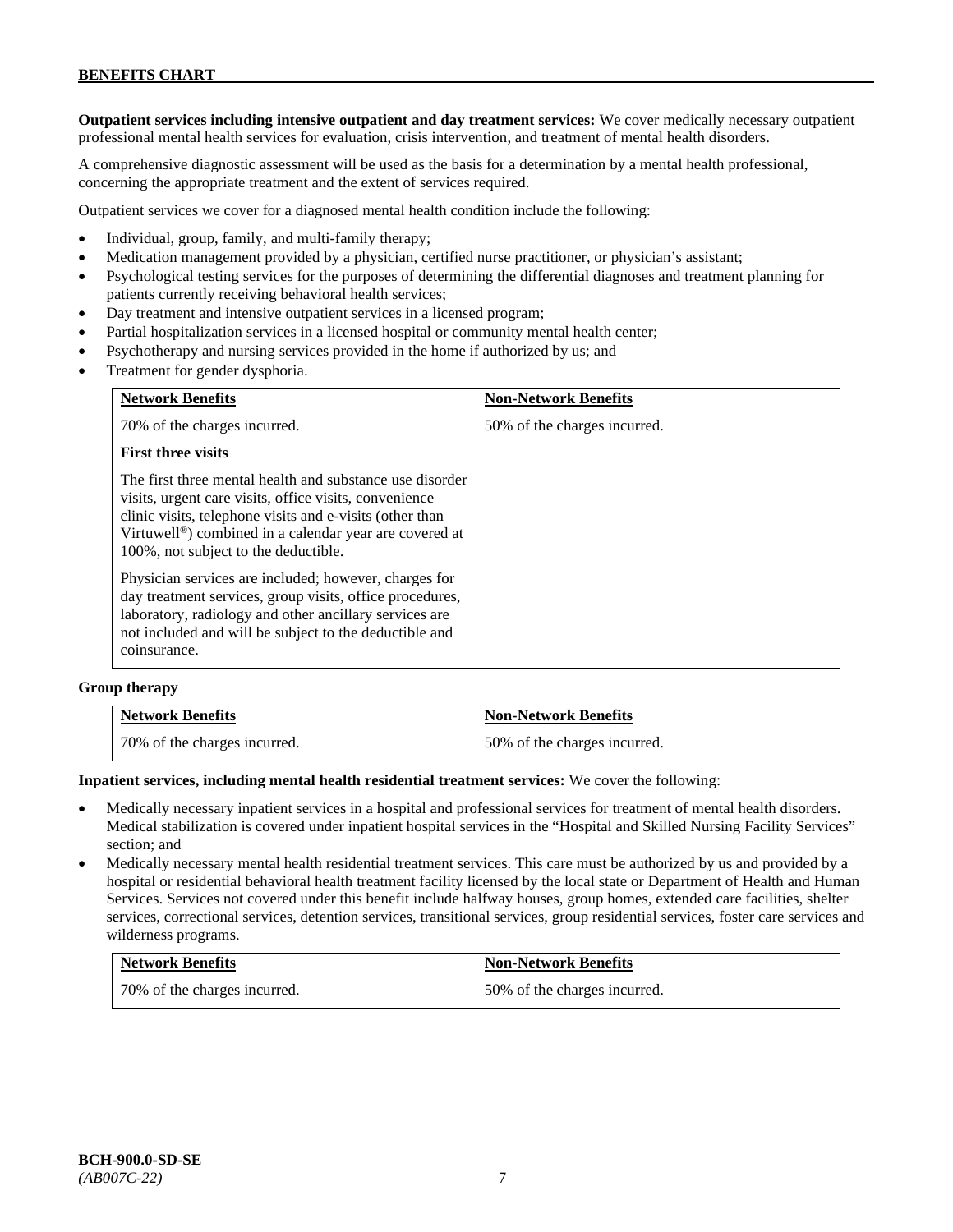## **Substance use disorder (SUD) services**

We cover medically necessary services for assessments by a licensed alcohol and drug counselor and treatment of substance use disorders as defined in the latest edition of the DSM-5.

**Outpatient services, including intensive outpatient and day treatment services:** We cover medically necessary outpatient professional services for the diagnosis and treatment of substance use disorder. Substance use disorder treatment services must be provided by a program licensed by the local Department of Health and Human Services.

Outpatient services we cover for a diagnosed substance use disorder include the following:

- Individual, group, family, and multi-family therapy provided in an office setting;
- Opiate replacement therapy including methadone and buprenorphine treatment; and
- Day treatment and intensive outpatient services in a licensed program.

| <b>Network Benefits</b>                                                                                                                                                                                                                                                         | <b>Non-Network Benefits</b>  |
|---------------------------------------------------------------------------------------------------------------------------------------------------------------------------------------------------------------------------------------------------------------------------------|------------------------------|
| 70% of the charges incurred.                                                                                                                                                                                                                                                    | 50% of the charges incurred. |
| <b>First three visits</b>                                                                                                                                                                                                                                                       |                              |
| The first three mental health and substance use disorder<br>visits, urgent care visits, office visits, convenience<br>clinic visits, telephone visits and e-visits (other than<br>Virtuwell) combined in a calendar year are covered at<br>100%, not subject to the deductible. |                              |
| Physician services are included; however, charges for<br>day treatment services, group visits, office procedures,<br>laboratory, radiology and other ancillary services are<br>not included and will be subject to the deductible and<br>coinsurance.                           |                              |

**Inpatient services:** We cover the following:

- Medically necessary inpatient services in hospitals and residential primary treatment facilities approved by the State of South Dakota which are carrying out an approved program pursuant to the diagnosis and recommendation of a doctor;
- Services provided in a hospital that is licensed by the local state and accredited by Medicare; and
- Detoxification services in a hospital or community detoxification facility if it is licensed by the State of South Dakota as an approved inpatient alcoholism treatment facility.

| <b>Network Benefits</b> |                              | <b>Non-Network Benefits</b>  |
|-------------------------|------------------------------|------------------------------|
|                         | 70% of the charges incurred. | 50% of the charges incurred. |

**Not Covered:**

See "Services Not Covered" in the Group Certificate.

## **CHIROPRACTIC SERVICES**

#### **Covered Services:**

We cover chiropractic services for rehabilitative care. Chiropractic services are adjustments to any abnormal articulations of the human body, especially those of the spinal column, for the purpose of giving freedom of action to impinged nerves that may cause pain or deranged function.

Massage therapy which is performed in conjunction with other treatment/modalities by a chiropractor, is part of a prescribed treatment plan and is not billed separately is covered.

| <b>Network Benefits</b>      | <b>Non-Network Benefits</b>  |
|------------------------------|------------------------------|
| 70% of the charges incurred. | 50% of the charges incurred. |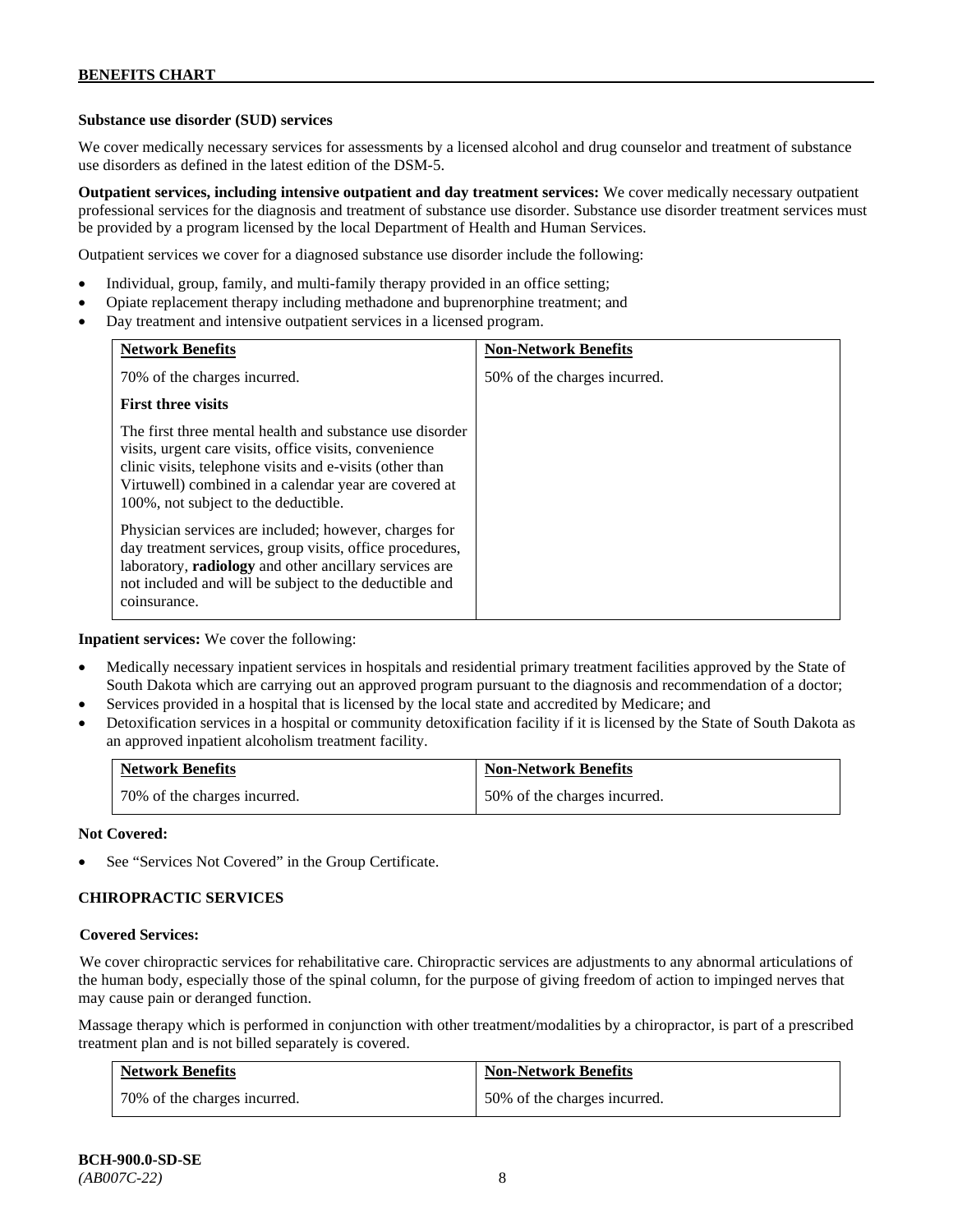## **Not Covered:**

- Massage therapy for the purpose of comfort or convenience of the Insured.
- See "Services Not Covered" in the Certificate.

#### **CLINICAL TRIALS**

#### **Covered Services:**

We cover certain routine services if you participate in a Phase I, Phase II, Phase III or Phase IV clinical trial that is conducted in relation to the prevention, detection, or treatment of cancer or other life-threatening disease or condition as defined in the Affordable Care Act. We cover routine patient costs for services that would be eligible under this Benefits Chart if the service were provided outside of a clinical trial.

| <b>Network Benefits</b>                              | <b>Non-Network Benefits</b>                          |
|------------------------------------------------------|------------------------------------------------------|
| Coverage level is same as corresponding Network      | Coverage level is same as corresponding Non-Network  |
| Benefits, depending on type of service provided such | Benefits, depending on type of service provided such |
| as Office Visits for Illness or Injury, Inpatient or | as Office Visits for Illness or Injury, Inpatient or |
| <b>Outpatient Hospital Services.</b>                 | Outpatient Hospital Services.                        |

#### **Not Covered:**

- The investigative item, device or service itself.
- Items or services that are provided solely to satisfy data collection and analysis needs and that are not used in the direct clinical management of the patient.
- A service that is clearly inconsistent with widely accepted and established standards of care for a particular diagnosis.
- See "Services Not Covered" in the Certificate.

## **DENTAL SERVICES**

#### **Covered Services:**

We cover services described below.

**Accidental dental services:** We cover dentally necessary services to treat and restore damage to teeth as a result of an accidental injury. Coverage is for damage caused by external trauma to face and mouth only, not for cracked or broken teeth which result from biting or chewing. We cover restorations, root canals, crowns and replacement of teeth lost that are directly related to the accident in which the Insured was involved. We cover initial exams, x-rays, and palliative treatment including extractions, and other oral surgical procedures directly related to the accident. Subsequent treatment must be initiated within the specified time-frame and must be directly related to the accident.

Full mouth rehabilitation to correct occlusion (bite) and malocclusion (misaligned teeth not due to the accident) are not covered.

When an implant-supported dental prosthetic treatment is pursued, the accidental dental benefit will be applied to the prosthetic procedure. Benefits are limited to the amount that would be paid toward the placement of a removable dental prosthetic appliance that could be used in the absence of implant treatment. Care must be provided or pre-authorized by a HealthPartners dentist.

| <b>Network Benefits</b>      | <b>Non-Network Benefits</b>  |
|------------------------------|------------------------------|
| 70% of the charges incurred. | 50% of the charges incurred. |

For all accidental dental services, treatment and/or restoration must be initiated within six months of the date of the injury. Coverage is limited to the initial course of treatment and/or initial restoration. Services must be provided within twentyfour months of the date of injury to be covered.

#### **Medical referral dental services**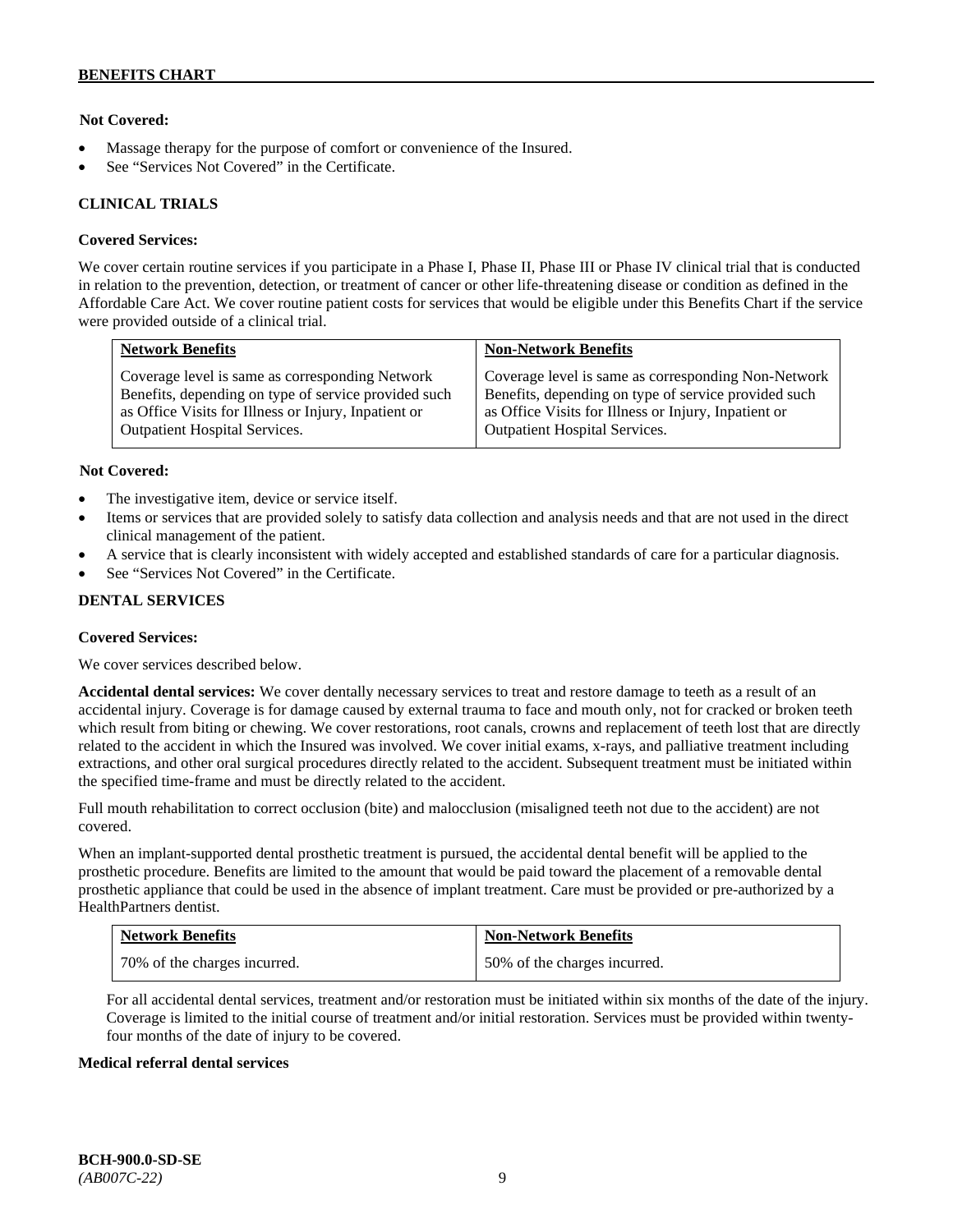**Medically necessary outpatient dental services:** We cover medically necessary outpatient dental services. Coverage is limited to dental services required for treatment of an underlying medical condition, e.g., removal of teeth to complete radiation treatment for cancer of the jaw, cysts and lesions.

| <b>Network Benefits</b>      | <b>Non-Network Benefits</b>  |
|------------------------------|------------------------------|
| 70% of the charges incurred. | 50% of the charges incurred. |

**Medically necessary hospitalization and anesthesia for dental care:** We cover medically necessary hospitalization and anesthesia for dental care. This is limited to charges incurred by an Insured who: (1) is a child under age 14, or (2) is severely disabled or otherwise suffers from a developmental disability as determined by a licensed physician which places that person under at serious risk. The requirement of a hospital setting must be due to an Insured's underlying medical condition. Coverage is limited to facility and anesthesia charges. Anesthesia is covered in a hospital or a dental office. Oral surgeon/dentist professional fees are not covered. Hospitalization required due to the behavior of the Insured or due to the extent of the dental procedure is not covered.

| <b>Network Benefits</b>       | <b>Non-Network Benefits</b> |
|-------------------------------|-----------------------------|
| 170% of the charges incurred. | 50% of the charges incurred |

**Medical complications of dental care:** We cover medical complications of dental care. Treatment must be medically necessary care and related to medical complications of non-covered dental care, including complications of the head, neck, or substructures.

| <b>Network Benefits</b>      | <b>Non-Network Benefits</b>  |
|------------------------------|------------------------------|
| 70% of the charges incurred. | 50% of the charges incurred. |

**Oral surgery:** We cover oral surgery. Coverage is limited to treatment of medical conditions requiring oral surgery, such as treatment of oral neoplasm, non-dental cysts, fracture of the jaws, trauma of the mouth and jaws, and any other oral surgery procedures provided as medically necessary dental services.

| <b>Network Benefits</b>      | <b>Non-Network Benefits</b>  |
|------------------------------|------------------------------|
| 70% of the charges incurred. | 50% of the charges incurred. |

**Treatment of cleft lip and cleft palate of a dependent child:** We cover treatment of cleft lip and cleft palate of a dependent child, to the limiting age in the definition of an "Eligible Dependent", including orthodontic treatment and oral surgery directly related to the cleft. Benefits for individuals age 26 up to the limiting age for coverage of the dependent are limited to inpatient or outpatient expenses arising from medical and dental treatment that was scheduled or initiated prior to the dependent turning age 19. Dental services which are not required for the treatment of cleft lip or cleft palate are not covered. If a dependent child covered under the Certificate and Benefits Chart is also covered under a dental plan which includes orthodontic services, that dental plan shall be considered primary for the necessary orthodontic services. Oral appliances are subject to the same copayment, conditions and limitations as durable medical equipment.

| <b>Network Benefits</b>      | <b>Non-Network Benefits</b>  |
|------------------------------|------------------------------|
| 70% of the charges incurred. | 50% of the charges incurred. |

**Treatment of temporomandibular disorder (TMD) and craniomandibular disorder (CMD):** We cover surgical and nonsurgical treatment of temporomandibular disorder (TMD) and craniomandibular disorder (CMD), which is medically necessary care. Dental services which are not required to directly treat TMD or CMD are not covered.

| <b>Network Benefits</b>      | <b>Non-Network Benefits</b>  |
|------------------------------|------------------------------|
| 70% of the charges incurred. | 50% of the charges incurred. |

## **Not Covered:**

- Dental treatment, procedures or services not listed in this Benefits Chart.
- Accident related dental services if treatment is: (1) initiated beyond six months from the date of the injury; (2) received beyond the initial treatment or restoration; or (3) received beyond twenty-four months from the date of injury.
- Oral surgery to remove wisdom teeth, except as stated in the Pediatric Dental amendment.

# **BCH-900.0-SD-SE**

*(AB007C-22)* 10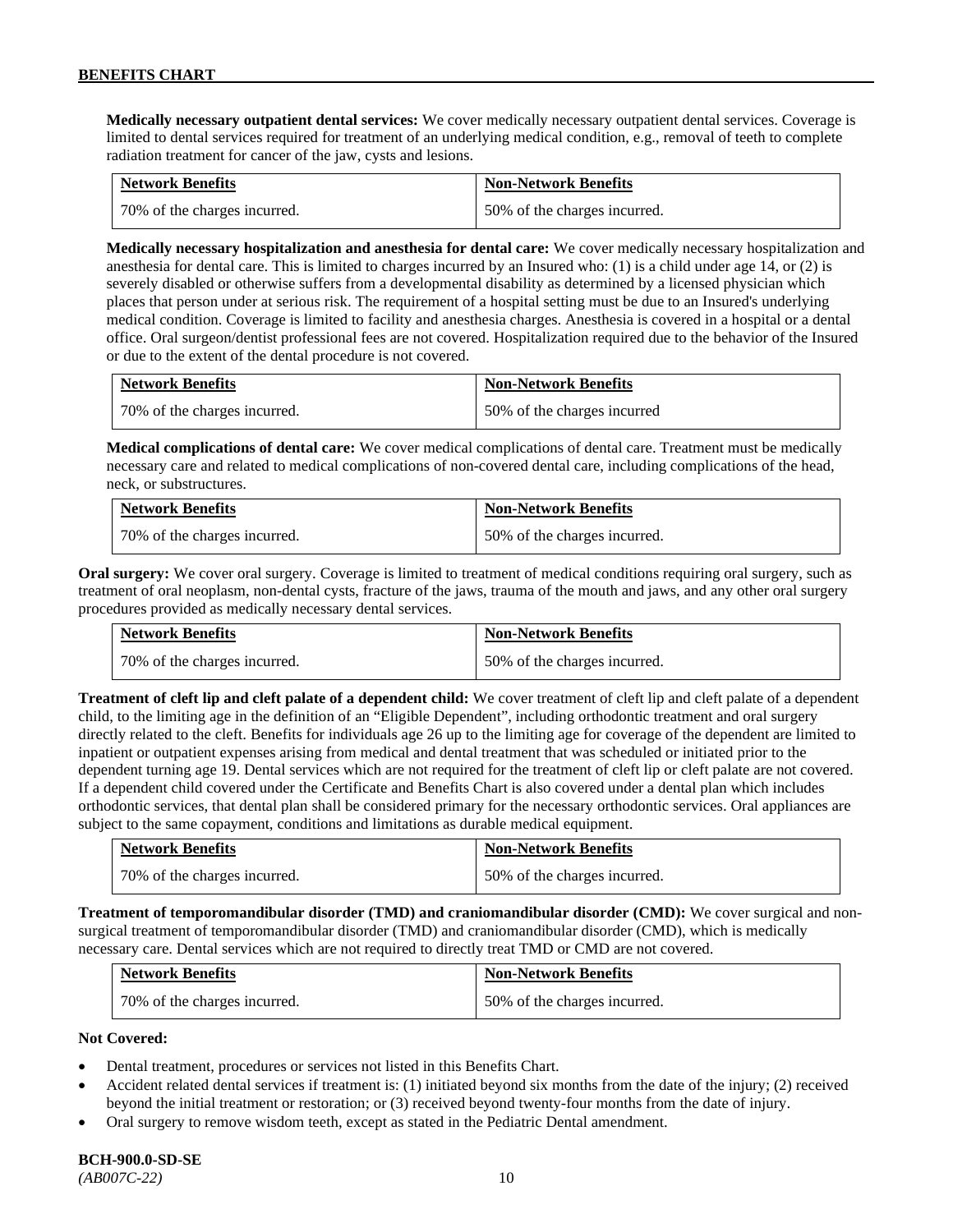- Orthognathic treatment or procedures and all related services.
- See "Services Not Covered" in the Certificate.

#### **DIABETES AND HYPERTENSION DISEASE MANAGEMENT PROGRAM**

#### **Covered Services:**

- If you meet criteria for coverage, you may qualify for the Diabetes and/or Hypertension Disease Management Program.
- The program covers group health coaching which focuses on weight loss, exercise, behavior modification and health education through Omada Health.

| <b>Network Benefits</b>                                     | <b>Non-Network Benefits</b> |
|-------------------------------------------------------------|-----------------------------|
| 100% of the charges incurred.<br>Deductible does not apply. | Not applicable.             |

#### **Not Covered:**

See "Services Not Covered" in the Certificate.

# **DIABETIC EQUIPMENT AND SUPPLIES**

#### **Covered Services:**

We cover physician prescribed medically appropriate and necessary drugs and supplies used in the management and treatment of diabetes for insureds with gestational, Type I or Type II diabetes including durable diabetic equipment, measurement and administration aids, and disposable supplies, as described below. Certain items are only covered if your condition meets our coverage criteria and obtained through an authorized vendor. For more information on what we cover and any prior authorization requirements, call Member Services or log on to your "myHealthPartners" account at [healthpartners.com.](http://www.healthpartners.com/)

Insulin and medications for diabetes, including prescribed oral agents for controlling blood sugars and glucagon kits are covered as outpatient drugs under the "Prescription Drug Services" section.

**Pumps and pump supplies.** These include diabetic insulin pumps, diabetic infusion pumps and infusion pump supplies such as infusion sets, tubing, connectors and syringe reservoirs.

Covered insulin pumps that are not available from a DME vendor and only available through a retail pharmacy will be covered as described below. All other insulin pumps, infusion pumps and supplies must be obtained through an authorized durable medical equipment provider and cannot be obtained at a pharmacy.

| <b>Network Benefits</b>                                                                     | <b>Non-Network Benefits</b>  |
|---------------------------------------------------------------------------------------------|------------------------------|
| Pumps received at a pharmacy:<br>70% of the charges incurred.<br>Deductible does not apply. | 50% of the charges incurred. |
| Pumps received from a non-pharmacy approved<br>vendor:<br>70% of the charges incurred.      |                              |

## **All other durable equipment and diabetic supplies**

Durable Diabetic Equipment and Supplies. These include continuous glucose monitoring system (CGMS), transmitter, sensors and receivers, diabetic blood glucose monitors and control/calibrating solutions (for checking accuracy or testing equipment and test strips).

Disposable Diabetic Supplies. These are one-time use supplies, including syringes, lancets, lancet devices, blood and urine ketone test strips, and needles.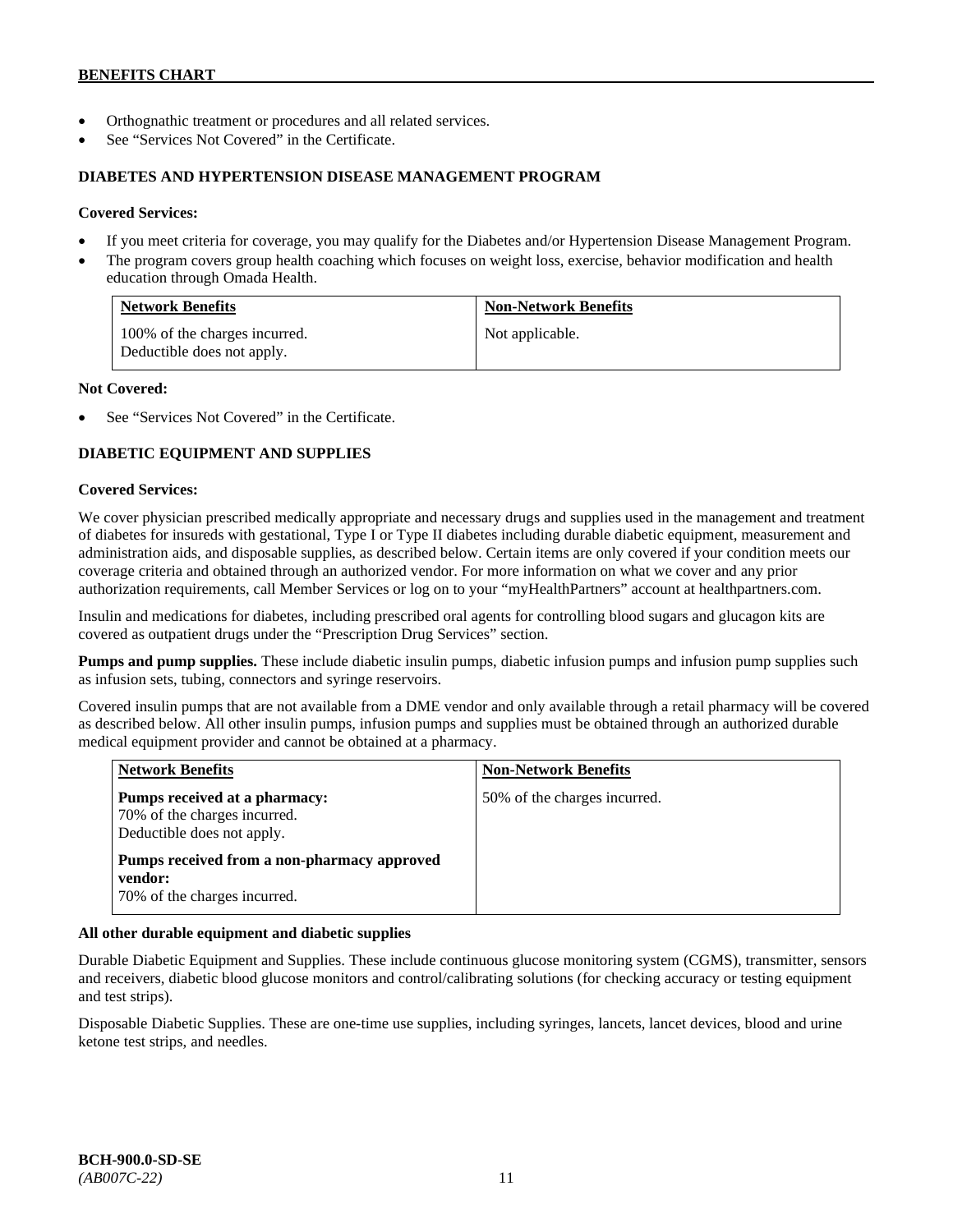Certain diabetic supplies and equipment must be purchased at a pharmacy.

| <b>Network Benefits</b>                                                                                              | <b>Non-Network Benefits</b>  |
|----------------------------------------------------------------------------------------------------------------------|------------------------------|
| If received through a pharmacy:<br>70% of the charges incurred.<br>Deductible does not apply.                        | 50% of the charges incurred. |
| If received through a non-pharmacy provider:<br>70% of the charges incurred if purchased from an<br>approved vendor. |                              |

## **Limitations:**

- No more than a 93-day supply of diabetic supplies is covered and dispensed at a time.
- We require that certain diabetic supplies and equipment be purchased at a pharmacy.
- Diabetic supplies and equipment are limited to certain models and brands.
- Durable medical equipment and supplies must be obtained from or repaired by approved vendors.
- Covered services and supplies are based on established medical policies which are subject to periodic review and modification by the medical directors. Our coverage policy for diabetic supplies includes information on our required models and brands. These medical policies (medical coverage criteria) are available by calling Member Services, or logging on to your "myHealthPartners" account at [healthpartners.com.](http://www.healthpartners.com/)

## **Not Covered:**

- Replacement or repair of any covered items, if the items are (i) damaged or destroyed by misuse, abuse or carelessness, (ii) lost; or (iii) stolen.
- Duplicate or similar items.
- Labor and related charges for repair of any covered items which are more than the cost of replacement by an approved vendor.
- Batteries for monitors and equipment.
- Sales tax, mailing, delivery charges, service call charges.
- See "Services Not Covered" in the Certificate.

## **DIAGNOSTIC IMAGING SERVICES**

#### **Covered Services:**

We cover diagnostic imaging, when ordered by a provider and provided in a clinic or outpatient hospital facility.

We cover services provided in a clinic or outpatient hospital facility. To see the benefit level for inpatient hospital or skilled nursing facility services, see benefits under Inpatient Hospital and Skilled Nursing Facility Services.

#### **Outpatient magnetic resonance imaging (MRI) and computed tomography (CT)**

| <b>Network Benefits</b>      | <b>Non-Network Benefits</b>  |
|------------------------------|------------------------------|
| 70% of the charges incurred. | 50% of the charges incurred. |

#### **All other outpatient diagnostic imaging services**

| <b>Network Benefits</b>      | <b>Non-Network Benefits</b>  |
|------------------------------|------------------------------|
| 70% of the charges incurred. | 50% of the charges incurred. |

#### **Preventive services (MRI/CT procedures are not considered preventive)**

Diagnostic imaging services associated with preventive services are covered at the benefit level shown in the "Preventive Services" section of this Benefits Chart.

#### **Not Covered:**

See "Services Not Covered" in the Certificate.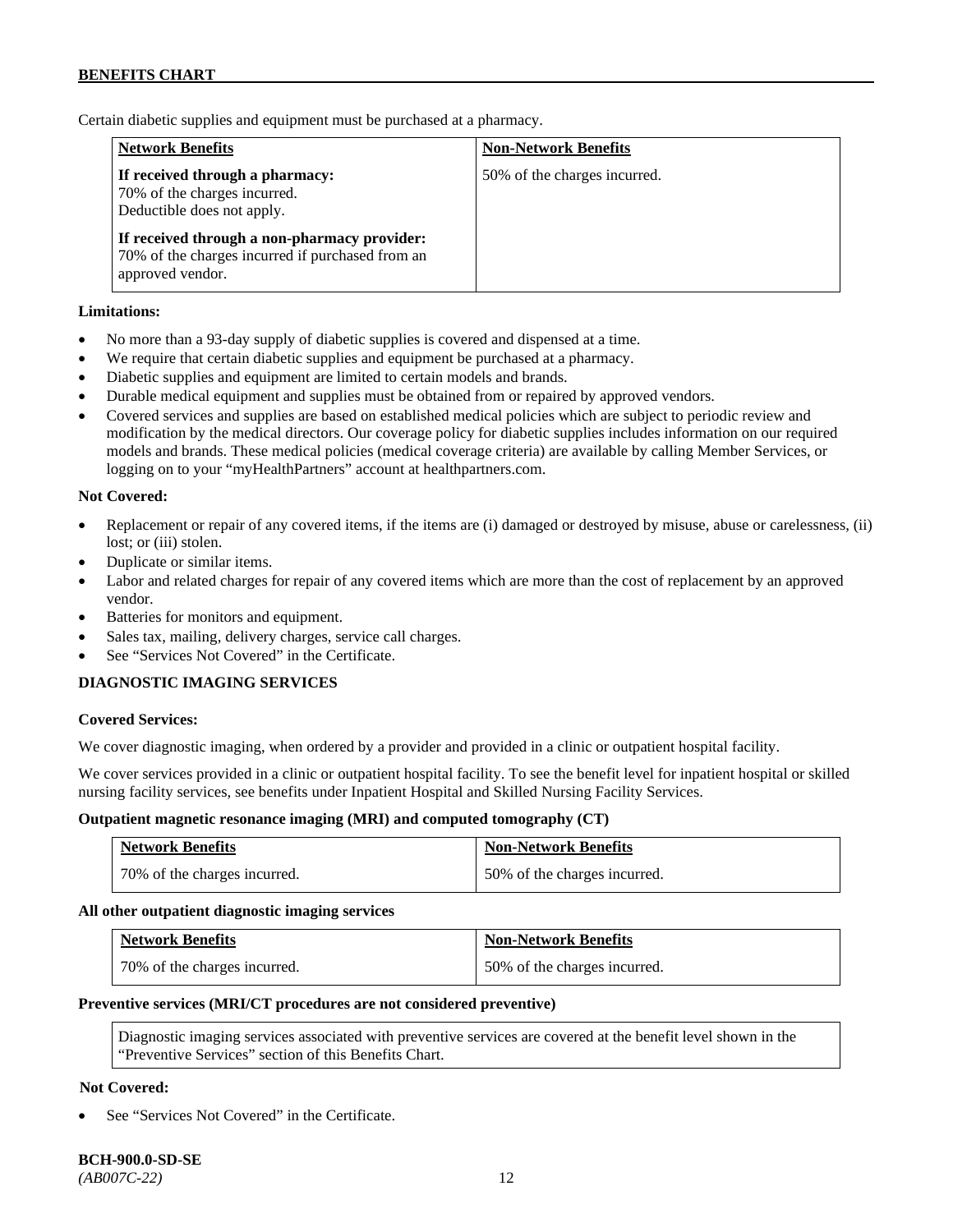# **DURABLE MEDICAL EQUIPMENT, PROSTHETICS, ORTHOTICS AND SUPPLIES**

#### **Covered Services:**

We cover equipment, supplies and services, as described below. Certain items are only covered if your condition meets our coverage criteria. For more information on what we cover and any prior authorization requirements, call Member Services or log on to your "*my*HealthPartners" account at [healthpartners.com.](http://healthpartners.com/)

- Durable medical equipment, such as wheelchairs, ventilators, oxygen, oxygen equipment, continuous positive airway pressure (CPAP) devices, hospital beds, and related services.
- Prosthetics, including breast prostheses, artificial limbs and artificial eyes, and related supplies.
- Orthotics.
- Medical supplies, including splints, surgical stockings, casts and dressings.
- Enteral feedings.
- Special dietary treatment for Phenylketonuria (PKU) and oral amino acid based elemental formula if it meets our medical coverage criteria.

Diabetic equipment and supplies are covered under the "Diabetic Equipment and Supplies" section.

#### **Special dietary treatment for phenylketonuria (PKU) if it meets our medical coverage criteria**

We cover testing, diagnosis and treatment of phenylketonuria including dietary management, formulas, case management, intake and screening, assessment, comprehensive care planning and service referral.

| <b>Network Benefits</b>                                    | <b>Non-Network Benefits</b>  |
|------------------------------------------------------------|------------------------------|
| 70% of the charges incurred.<br>Deductible does not apply. | 50% of the charges incurred. |

#### **Oral amino acid based elemental formula if it meets our medical coverage criteria**

| <b>Network Benefits</b>      | <b>Non-Network Benefits</b>  |
|------------------------------|------------------------------|
| 70% of the charges incurred. | 50% of the charges incurred. |

## **All other durable medical equipment, prosthetics, orthotics and supplies**

| <b>Network Benefits</b>      | <b>Non-Network Benefits</b>  |
|------------------------------|------------------------------|
| 70% of the charges incurred. | 50% of the charges incurred. |

#### **Limitations:**

Coverage of durable medical equipment is limited by the following.

Payment will not exceed the cost of an alternate piece of equipment or service that is effective and medically necessary.

- For prosthetic benefits, other than oral appliances for cleft lip and cleft palate, payment will not exceed the cost of an alternate piece of equipment or service that is effective, medically necessary and enables Insureds to conduct standard activities of daily living.
- We reserve the right to determine if an item will be approved for rental vs. purchase.
- Durable medical equipment and supplies must be obtained from or repaired by approved vendors.
- Covered services and supplies are based on established medical policies which are subject to periodic review and modification by the medical or dental directors. Our coverage policy for diabetic supplies includes information on our required models and brands. These medical policies (medical coverage criteria) are available by calling Member Services, or logging on to your "*my*HealthPartners" account at [healthpartners.com.](http://www.healthpartners.com/)

## **Not Covered:**

Items which are not eligible for coverage include, but are not limited to:

- Replacement or repair of any covered items, if the items are (i) damaged or destroyed by misuse, abuse or carelessness, (ii) lost; or (iii) stolen.
- Duplicate or similar items.

**BCH-900.0-SD-SE** 

*(AB007C-22)* 13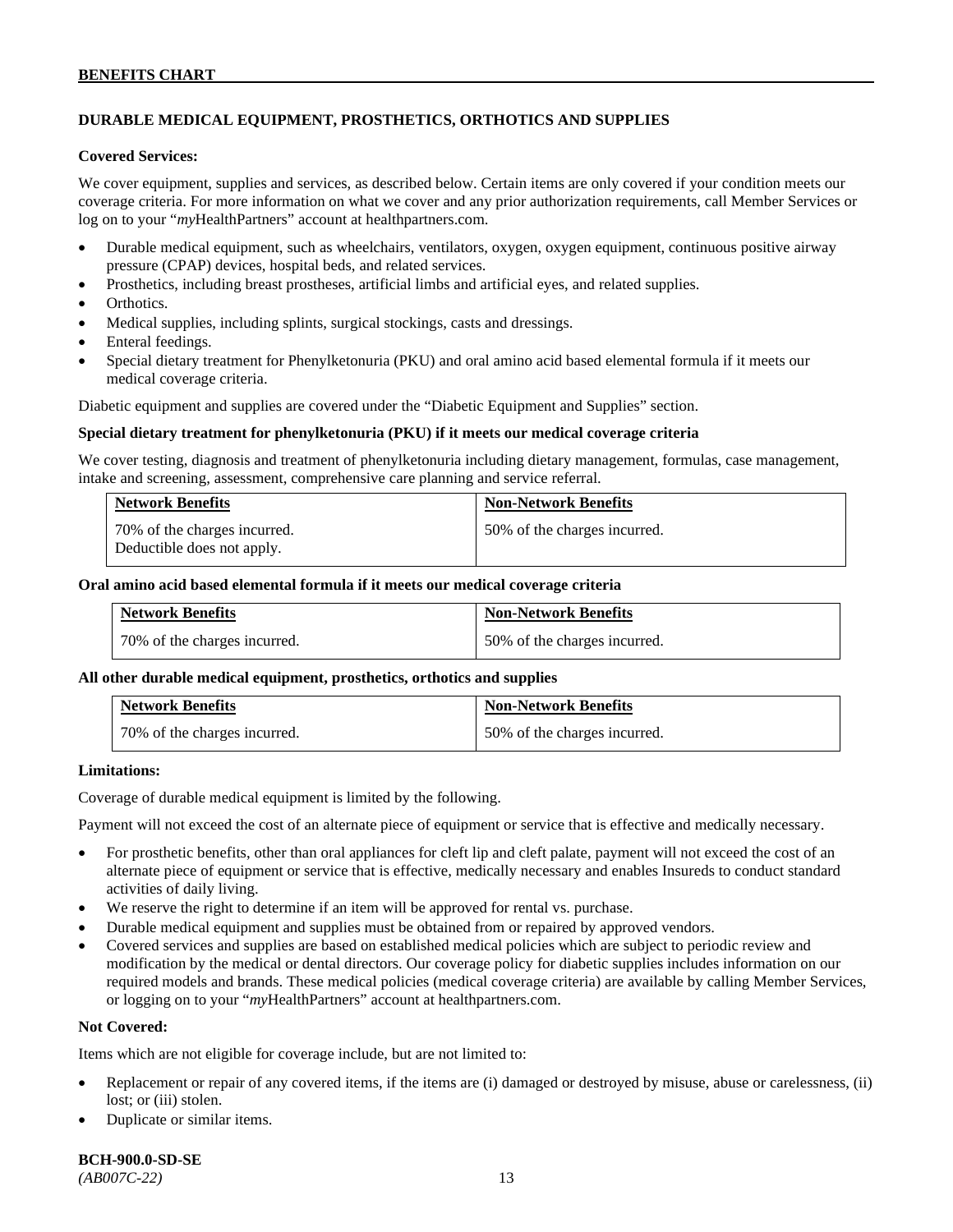- Labor and related charges for repair of any covered items which are more than the cost of replacement by an approved vendor.
- Sales tax, mailing, delivery charges, service call charges.
- Items which are primarily educational in nature or for hygiene, vocation, comfort, convenience or recreation.
- Communication aids or devices: equipment to create, replace or augment communication abilities including, but not limited to, speech processors, receivers, communication boards, or computer or electronic assisted communication.
- Hearing aids (implantable and external, including osseointegrated or bone anchored) and their fitting. This exclusion does not apply to cochlear implants.
- Eyeglasses, contact lenses and their fitting, measurement and adjustment, except as specifically described in this Benefits Chart.
- Hair prostheses (wigs).
- Household equipment which primarily has customary uses other than medical, such as, but not limited to, exercise cycles, air purifiers, central or unit air conditioners, water purifiers, non-allergenic pillows, mattresses or waterbeds.
- Household fixtures including, but not limited to, escalators or elevators, ramps, swimming pools and saunas.
- Modifications to the structure of the home including, but not limited to, its wiring, plumbing or charges for installation of equipment.
- Vehicle, car or van modifications including, but not limited to, hand brakes, hydraulic lifts and car carrier.
- Rental equipment while owned equipment is being repaired by non-contracted vendors, beyond one month rental of medically necessary equipment.
- Other equipment and supplies, including, but not limited to, assistive devices, that we determine are not eligible for coverage.
- See "Services Not Covered" in the Certificate.

# **EMERGENCY AND URGENTLY NEEDED CARE SERVICES**

## **Covered Services:**

We cover services for emergency care and urgently needed care if the services are otherwise eligible for coverage under this Benefits Chart.

**Urgently needed care.** These are services to treat an unforeseen illness or injury:

- that are required in order to prevent a serious deterioration in your health; and
- that cannot be delayed until the next available clinic or office hours.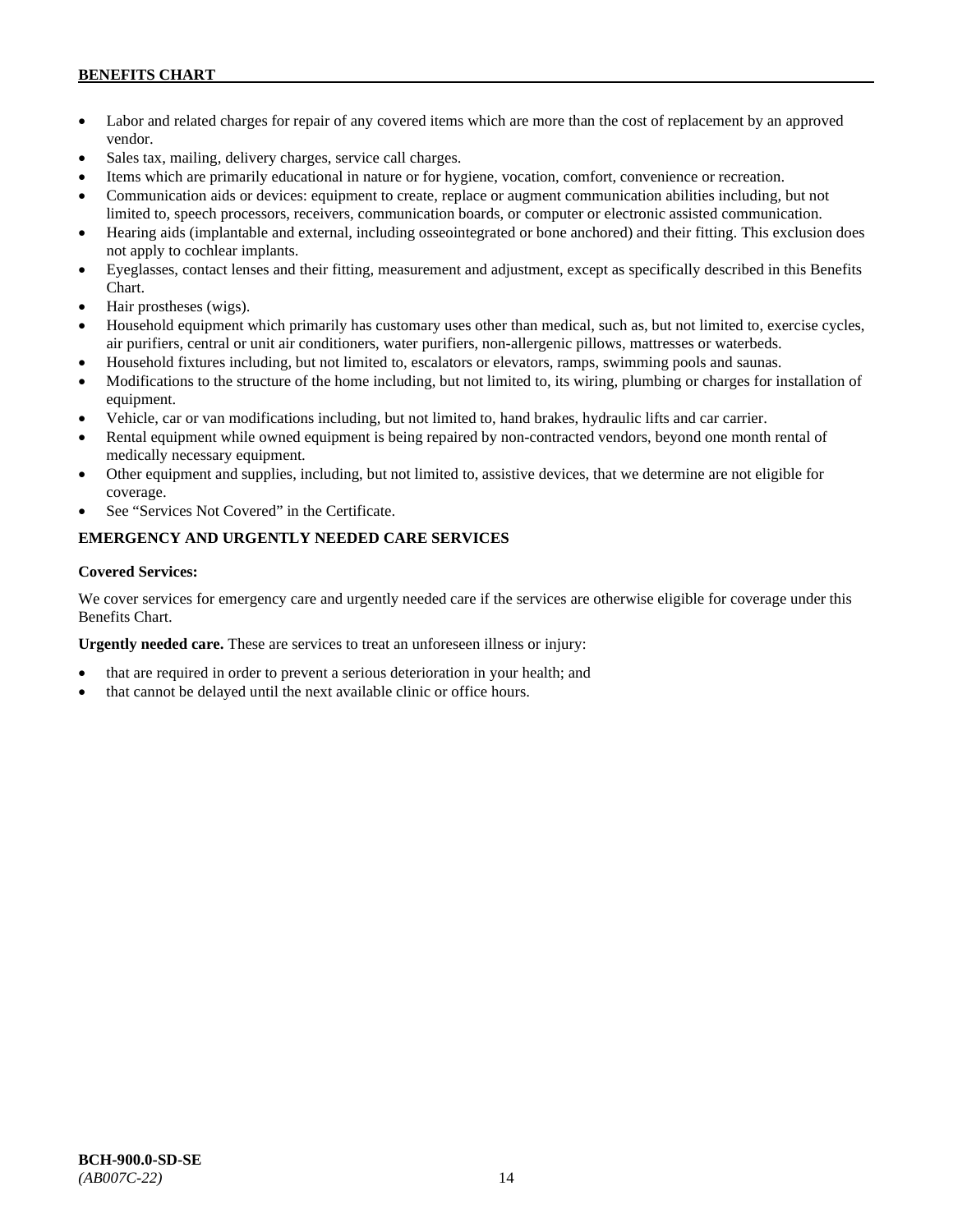## **Urgently needed care at clinics**

| <b>Network Benefits</b>                                                                                                                                                                                                                                                                                   | <b>Non-Network Benefits</b> |
|-----------------------------------------------------------------------------------------------------------------------------------------------------------------------------------------------------------------------------------------------------------------------------------------------------------|-----------------------------|
| 70% of the charges incurred.                                                                                                                                                                                                                                                                              | See Network Benefits.       |
| <b>First three visits</b>                                                                                                                                                                                                                                                                                 |                             |
| The first three mental health and substance use disorder<br>visits, urgent care visits, office visits, convenience<br>clinic visits, telephone visits and E-visits (other than<br>Virtuwell) combined in a calendaryear are covered at<br>100% of the charges incurred, not subject to the<br>deductible. |                             |
| Physician services are included; however, charges for<br>day treatment services, group visits, office procedures,<br>laboratory, radiology and other ancillary services are<br>not included and will be subject to the deductible and<br>coinsurance.                                                     |                             |

**Emergency care.** These are services to treat:

- the sudden, unexpected onset of illness or injury which, if left untreated or unattended until the next available clinic or office hours, would result in hospitalization; or
- a condition requiring professional health services immediately necessary to preserve life or stabilize health.

Emergency care includes emergency services as defined in Division BB, Title I, Section 102 of the Consolidated Appropriations Act of 2021.

Emergency care also includes an immediate response service available on a 24-hour, seven-day-a-week basis for each child, or person, having a psychiatric crisis, a mental health crisis, or a mental health emergency.

When reviewing claims for coverage of emergency services, our medical director will take into consideration: (1) a reasonable layperson's belief that the circumstances required immediate medical care that could not wait until the next working day or next available clinic appointment; (2) the time of day and day of the week the care was provided; and (3) the presenting symptoms including, but not limited to, severe pain, to ensure that the decision to reimburse the emergency care is not made solely on the basis of the actual diagnosis.

## **Emergency care in a hospital emergency room, including professional services of a physician**

| <b>Network Benefits</b>      | <b>Non-Network Benefits</b> |
|------------------------------|-----------------------------|
| 70% of the charges incurred. | See Network Benefits.       |

## **Inpatient emergency care in a hospital:**

| <b>Network Benefits</b>      | <b>Non-Network Benefits</b> |
|------------------------------|-----------------------------|
| 70% of the charges incurred. | See Network Benefits.       |

## **Not Covered:**

See "Services Not Covered" in the Certificate.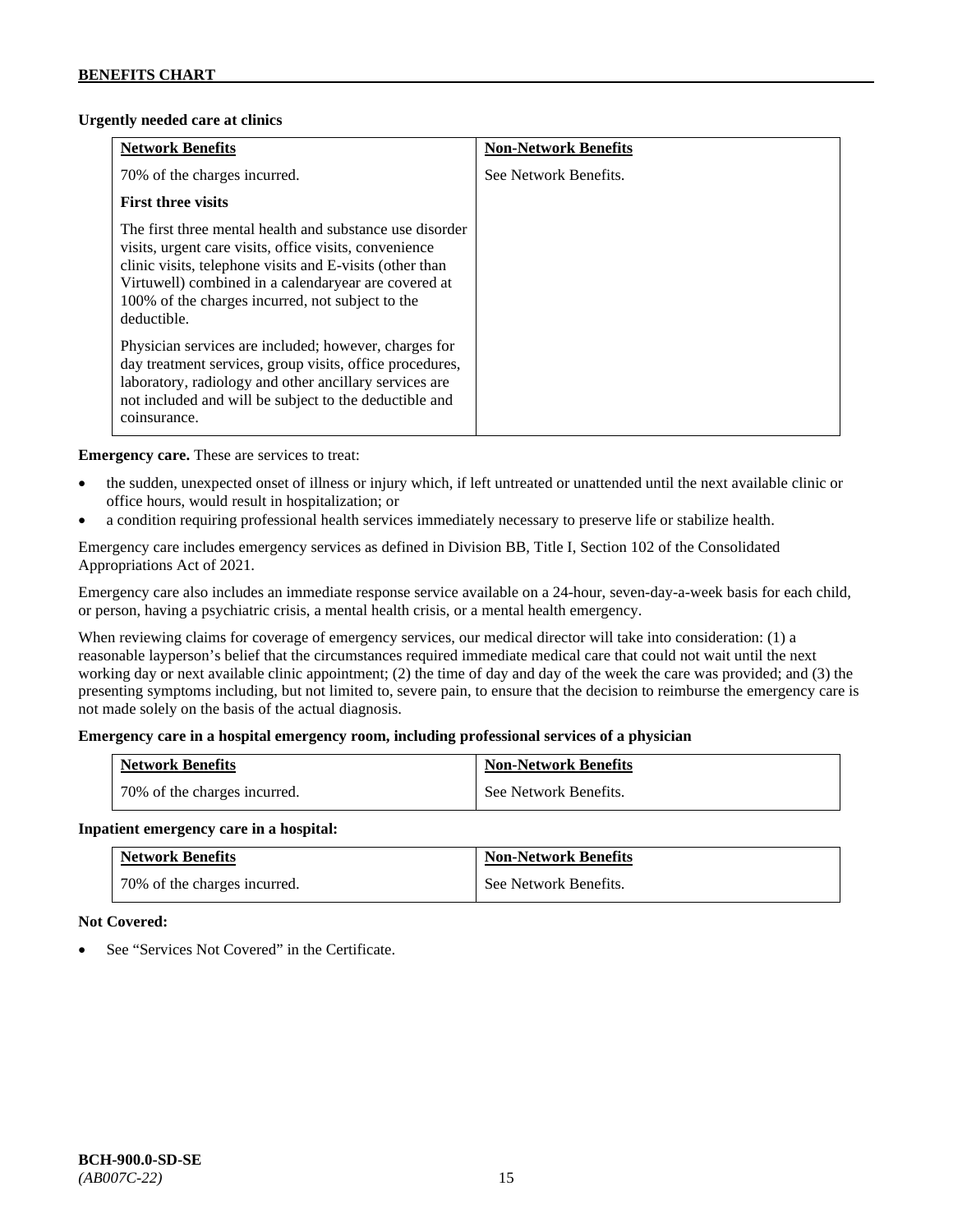# **GENE THERAPY**

#### **Covered Services:**

We cover gene therapy treatment that meets our current medical coverage criteria.

| <b>Network Benefits</b>                                                                                                                                                                                  | <b>Non-Network Benefits</b> |
|----------------------------------------------------------------------------------------------------------------------------------------------------------------------------------------------------------|-----------------------------|
| Coverage level is same as corresponding Network<br>Benefits, depending on type of service provided, such<br>as Office Visits for Illness or Injury, Inpatient or<br><b>Outpatient Hospital Services.</b> | No coverage.                |

#### **Limitations:**

- Gene therapy must be provided by a designated provider.
- Specific types of gene therapy are limited to therapies and conditions specified in our medical coverage criteria.

#### **Not Covered:**

See "Services Not Covered" in the Certificate.

## **HEALTH EDUCATION**

#### **Covered Services:**

We cover education for preventive services and education for the management of chronic health problems, such as diabetes. Coverage includes medical nutrition therapy that is provided by a certified, registered, or licensed health care professional.

We cover diabetic self-management training and education if:

- the service is provided by a physician, nurse, dietitian, pharmacist, or other licensed health care provider who satisfies the current academic eligibility requirements of the National Certification Board for Diabetic Educators and has completed a course in diabetes education and training or has been certified as a diabetes educator; and
- the training and education is based upon a diabetes program recognized by the American Diabetes Association or a diabetes program with a curriculum approved by the American Diabetes Association or the South Dakota Department of Health.

Coverage of diabetes self-management training is limited to Insureds:

- o who are newly diagnosed with diabetes or have received no prior diabetes education;
- o who require a change in current therapy;<br>o who have a co-morbid condition such heal
- who have a co-morbid condition such heart disease or renal failure; or
- o whose diabetes condition is unstable.

See "Diabetic Equipment and Supplies" to see what diabetic equipment and supplies we cover.

| <b>Network Benefits</b>                                     | <b>Non-Network Benefits</b>  |
|-------------------------------------------------------------|------------------------------|
| 100% of the charges incurred.<br>Deductible does not apply. | 50% of the charges incurred. |

#### **Not Covered:**

See "Services Not Covered" in the Certificate.

# **HOME HEALTH SERVICES**

#### **Covered Services:**

We cover the following services:

- skilled nursing treatment in the home intended to provide a safe transition from other levels of care;
- physical therapy, occupational therapy, speech therapy, respiratory therapy and other therapeutic services;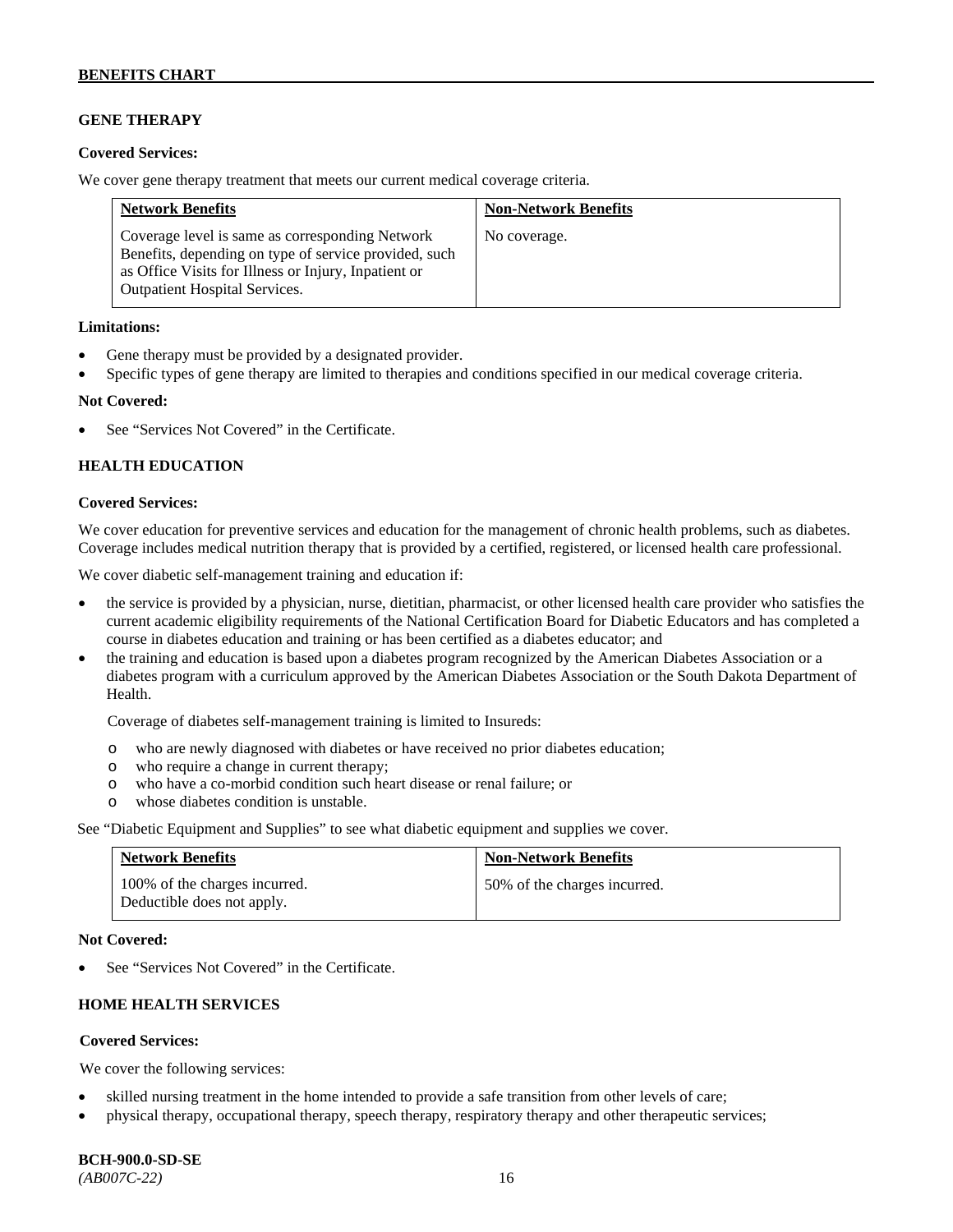- non-routine prenatal and postnatal services;
- routine postnatal well child visits, as described in the Coverage Criteria;
- phototherapy services for newborns. For phototherapy services for newborns and high risk prenatal services, supplies and equipment are included;
- home health aide services and other eligible home health services when provided in your home, if you are homebound (i.e., unable to leave home without considerable effort due to a medical condition. Lack of transportation does not constitute homebound status);
- total parenteral nutrition/intravenous ("TPN/IV") therapy, equipment, supplies and drugs in connection with IV therapy. IV line care kits are covered under Durable Medical Equipment. You do not need to be homebound to receive total parenteral nutrition/intravenous ("TPN/IV") therapy;
- palliative care benefits. Palliative care includes symptom management, education and establishing goals of care. We waive the requirement that you be homebound for a limited number of home visits for palliative care (as shown in this Benefits Chart), if you have a life-threatening, non-curable condition which has a prognosis of survival of two years or less. Additional palliative care visits are eligible under the home health services benefit if you are homebound and meet all other requirements defined in this section.

Home health services are eligible and covered only when they are:

- medically necessary; and
- provided as rehabilitative care, terminal care or maternity care; and
- ordered by a physician, and included in the written home care plan.

## **Physical therapy, occupational therapy, speech therapy, respiratory therapy, home health aide services and palliative care**

| <b>Network Benefits</b>      | <b>Non-Network Benefits</b>  |
|------------------------------|------------------------------|
| 70% of the charges incurred. | 50% of the charges incurred. |

#### **TPN/IV therapy, skilled nursing services, non-routine prenatal/postnatal services and phototherapy**

| <b>Network Benefits</b>        | <b>Non-Network Benefits</b>  |
|--------------------------------|------------------------------|
| 1 70% of the charges incurred. | 50% of the charges incurred. |

Each 24-hour visit (or shifts of up to 24-hour visits) equals one visit and counts toward the Maximum visits for all other services shown below. Any visit that lasts less than 24 hours, regardless of the length of the visit, will count as one visit toward the Maximum visits for all other services shown below. All visits must be medically necessary and benefit eligible.

#### **Routine postnatal well child visit**

| <b>Network Benefits</b>                                     | <b>Non-Network Benefits</b>  |
|-------------------------------------------------------------|------------------------------|
| 100% of the charges incurred.<br>Deductible does not apply. | 50% of the charges incurred. |

#### **Maximum visits for palliative care**

If you are eligible to receive palliative care in the home and you are not homebound, there is a maximum of 12 visits per calendar year.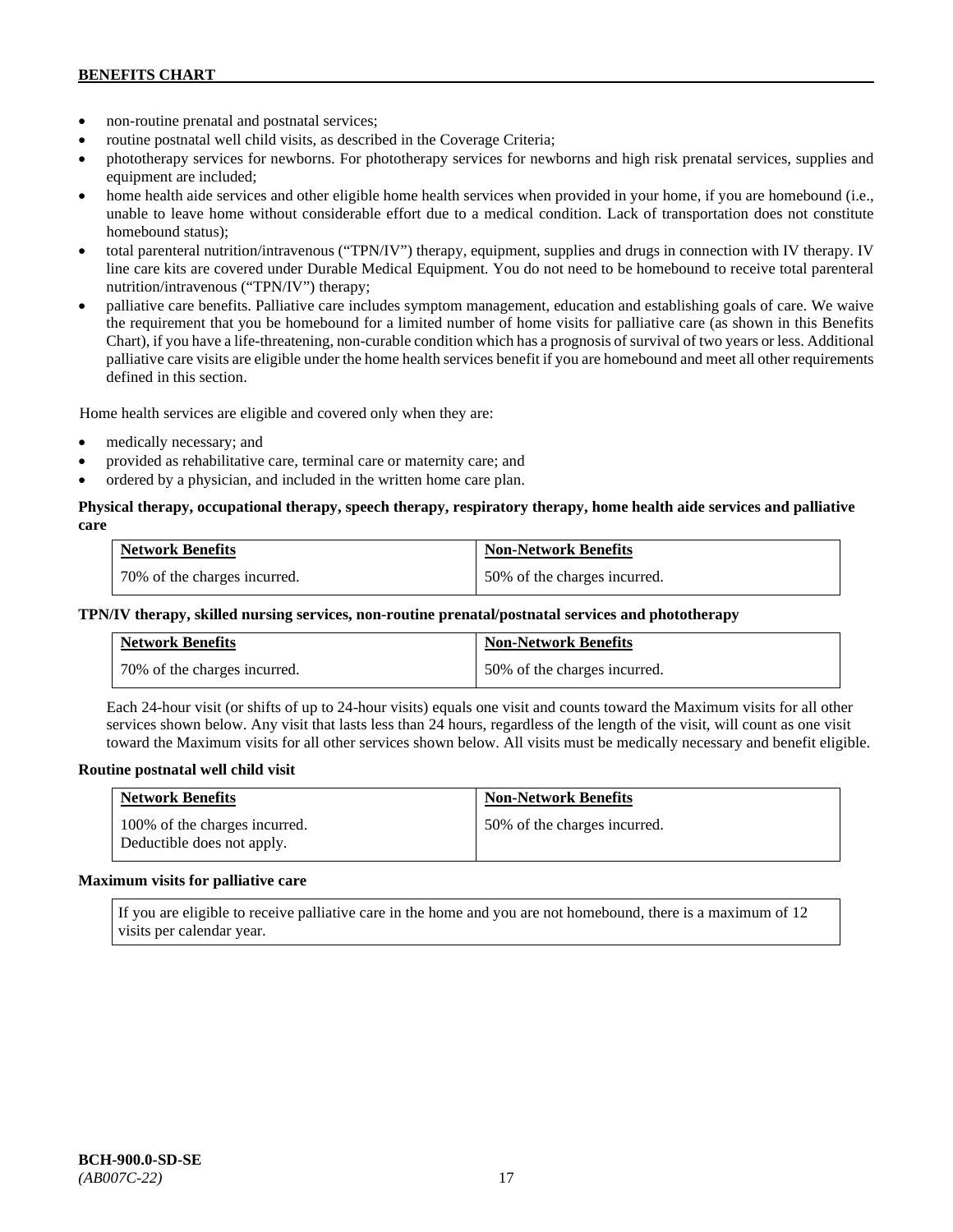## **Maximum visits for all other services**

| <b>Network Benefits</b>       | <b>Non-Network Benefits</b> |
|-------------------------------|-----------------------------|
| 120 visits per calendar year. | 60 visits per calendar year |

Each visit provided under the Network Benefits and Non-Network Benefits counts toward the maximums shown under both Maximum visits sections. The routine postnatal well child visit does not count toward the visit limit.

## **Limitations:**

- Home health services are not provided as a substitute for a primary caregiver in the home or as relief (respite) for a primary caregiver in the home. We will not reimburse family members or residents in your home for the above services.
- A service shall not be considered a skilled nursing service merely because it is performed by, or under the direct supervision of, a licensed nurse. Where a service (such as tracheotomy suctioning or ventilator monitoring) or like services, can be safely and effectively performed by a non-medical person (or self-administered), without the direct supervision of a licensed nurse, the service shall not be regarded as a skilled nursing service, whether or not a skilled nurse actually provides the service. The unavailability of a competent person to provide a non-skilled service shall not make it a skilled service when a skilled nurse provides it. Only the skilled nursing component of so-called "blended" services (i.e. services which include skilled and non-skilled components) are covered under this Benefits Chart.

## **Not Covered:**

- Financial or legal counseling services.
- Housekeeping or meal services in your home.
- Services provided by a family member or enrollee, or a resident in the enrollee's home.
- Vocational rehabilitation and recreational or educational therapy. Recreation therapy is therapy provided solely for the purpose of recreation, including, but not limited to: (a) requests for physical therapy or occupational therapy to improve athletic ability, and (b) braces or guards to prevent sports injuries.
- See "Services Not Covered" in the Certificate.

## **HOSPICE SERVICES**

## **Applicable Definitions:**

**Part-time.** This is up to two hours of service per day, more than two hours is considered continuous care.

**Continuous Care.** This is from two to twelve hours of service per day provided by a registered nurse, licensed practical nurse, or home health aide, during a period of crisis in order to maintain a terminally ill patient at home.

**Appropriate Facility.** This is a nursing home, hospice residence, or other inpatient facility.

**Custodial Care Related to Hospice Services.** This means providing assistance in the activities of daily living and the care needed by a terminally ill patient which can be provided by primary caregiver (i.e., family member or friend) who is responsible for the patient's home care.

## **Covered Services:**

**Hospice Program.** We cover the services described below if you are terminally ill and accepted as a hospice program participant. You must meet the eligibility requirements of the program, and elect to receive services through the hospice program. If you elect to receive hospice services, you do so in lieu of curative treatment for your terminal illness for the period you are enrolled in the hospice program.

**Eligibility:** In order to be eligible to be enrolled in the hospice program, you must: (1) be a terminally ill patient (prognosis of six months or less); (2) have chosen a palliative treatment focus (i.e., emphasizing comfort and supportive services rather than treatment attempting to cure the disease or condition); and (3) continue to meet the terminally ill prognosis as reviewed by our medical director or his or her designee over the course of care. You may withdraw from the hospice program at any time.

**Eligible Services:** Hospice services include the following services provided in accordance with an approved hospice treatment plan.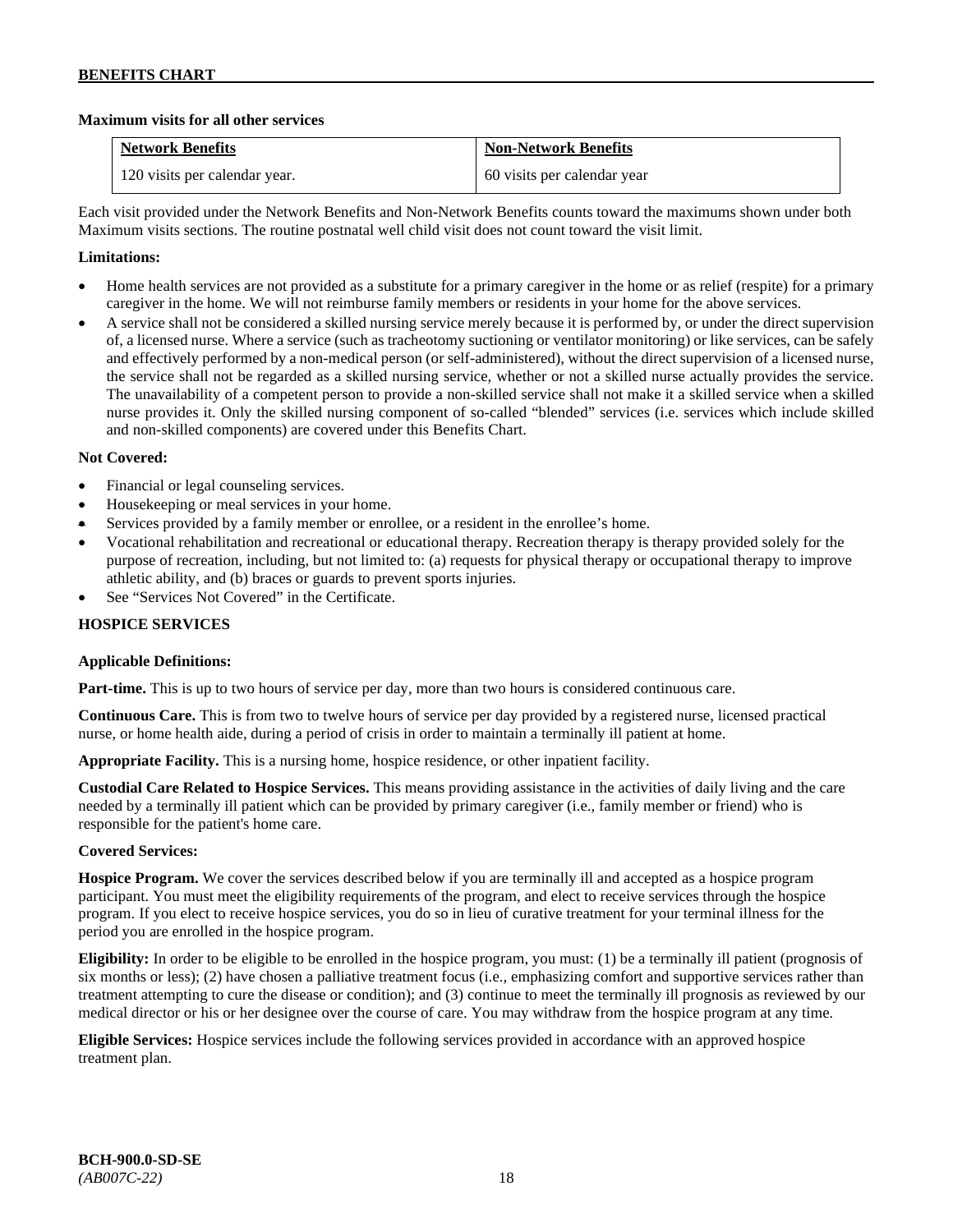- Inpatient Services: We cover inpatient services in a hospital facility.
- Home Health Services:
	- o Part-time care provided in your home by an interdisciplinary hospice team (which may include a physician, nurse, social worker, and spiritual counselor) and medically necessary home health services are covered.
	- o One or more periods of continuous care in your home or in a setting which provides day care for pain or symptom management, when medically necessary, will be covered.
- Other Services:
	- o Respite care is covered for care in your home or in an appropriate facility, to give your primary caregivers (i.e., family members or friends) rest and/or relief when necessary in order to maintain a terminally ill patient at home*.*
	- o Medically necessary medications for pain and symptom management.
	- o Semi-electric hospital beds and other durable medical equipment are covered.
	- o Emergency and non-emergency care is covered.

| <b>Network Benefits</b>      | <b>Non-Network Benefits</b>  |
|------------------------------|------------------------------|
| 70% of the charges incurred. | 50% of the charges incurred. |

Respite care is limited to five episodes, up to five days per episode. Inpatient hospice services are limited to 15 days per lifetime.

# **Not Covered:**

- Financial or legal counseling services.
- Housekeeping or meal services in your home.
- Custodial or maintenance care related to hospice services, whether provided in the home or in a nursing home.
- Any service not specifically described as covered services under this hospice services benefits.
- Any services provided by members of your family or residents in your home.
- See "Services Not Covered" in the Certificate.

# **HOSPITAL AND SKILLED NURSING FACILITY SERVICES**

## **Covered Services:**

We cover services as described below.

## **Medical or surgical hospital services**

**Inpatient hospital services:** We cover the following medical or surgical services, for the treatment of acute illness or injury, which require the level of care only provided in an acute care facility. These services must be authorized by a physician.

Inpatient hospital services include: room and board; the use of operating or maternity delivery rooms; intensive care facilities; newborn nursery facilities; general nursing care, anesthesia, laboratory and diagnostic imaging services, reconstructive surgery, radiation therapy, physical therapy, prescription drugs or other medications administered during treatment, blood and blood products (unless replaced), and blood derivatives, and other diagnostic or treatment related hospital services; physician and other professional medical and surgical services provided while in the hospital, including gender confirmation surgery that meets medical coverage criteria.

Services for items for personal convenience, such as television rental, are not covered.

We cover, following a vaginal delivery, a minimum of 48 hours of inpatient care for the mother and newborn child. We cover, following a caesarean section delivery, a minimum of 96 hours of inpatient care for the mother and newborn child. If the duration of inpatient care is less than these minimums, we also cover a minimum of one home visit by a registered nurse for post-delivery care, within 4 days of discharge of the mother and newborn child. Services provided by the registered nurse include, but are not limited to, parent education, assistance and training in breast and bottle feeding, and conducting any necessary and appropriate clinical tests. We shall not provide any compensation or other non-medical remuneration to encourage a mother and newborn to leave inpatient care before the duration minimums specified.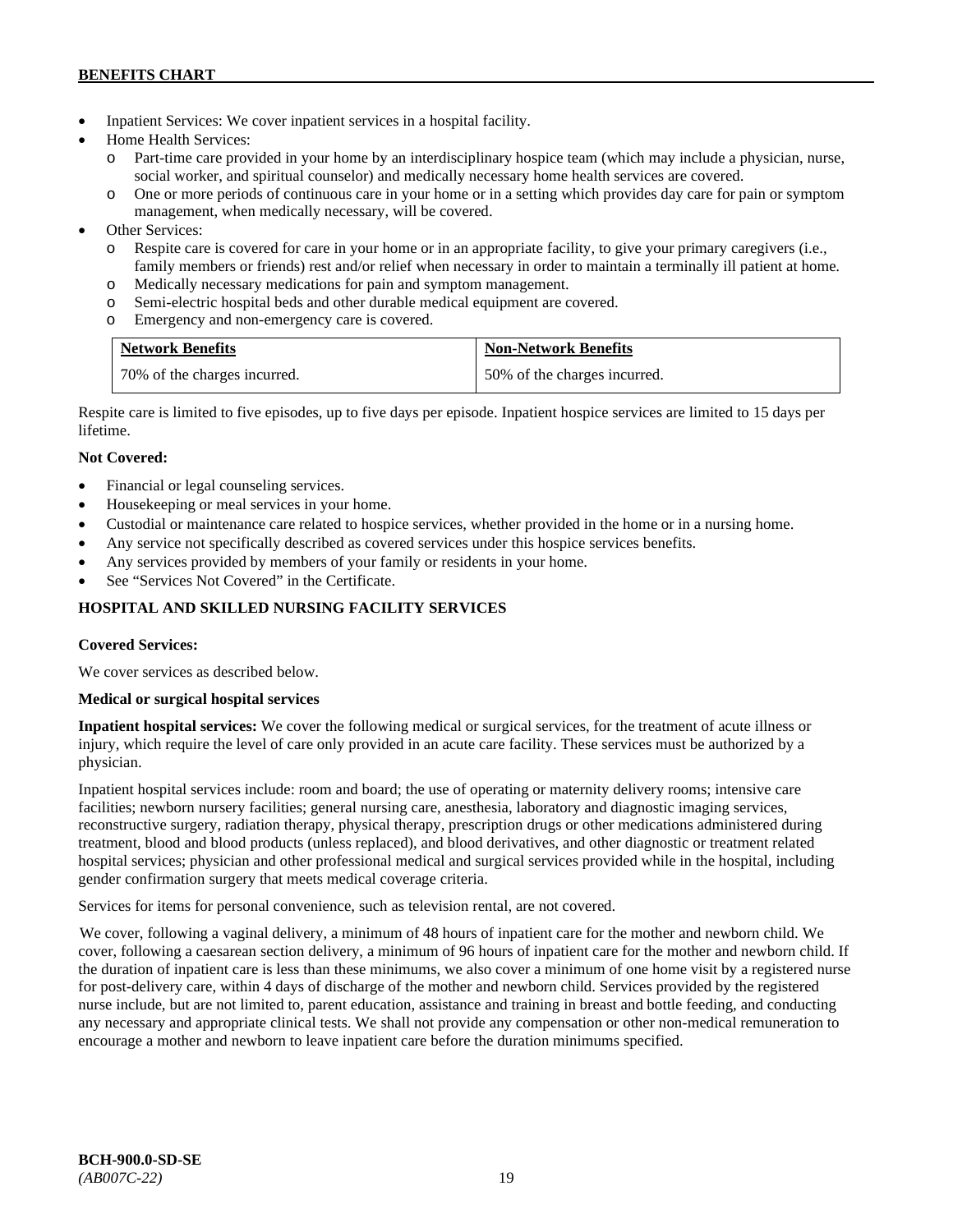Group health plans and health insurance issuers generally may not, under Federal law, restrict benefits for any hospital length of stay in connection with childbirth for the mother of newborn child to less than 48 hours following a vaginal delivery, or less than 96 hours following a caesarean section. However, Federal law generally does not prohibit the mother's or newborn's attending provider, after consulting with the mother, from discharging the mother or her newborn earlier than 48 hours (or 96 hours as applicable). In any case plans and issuers may not, under Federal law, require that a provider obtain authorization from the plan or the insurance issuer for prescribing a length of stay not in excess of 48 hours (or 96 hours).

| <b>Network Benefits</b>      | <b>Non-Network Benefits</b>  |
|------------------------------|------------------------------|
| 70% of the charges incurred. | 50% of the charges incurred. |

Each insured's admission or confinement, including that of a newborn child, is separate and distinct from the admission or confinement of any other insured.

#### **Outpatient hospital, ambulatory care or surgical facility services:**

We cover the following medical and surgical services, for diagnosis or treatment of illness or injury on an outpatient basis. These services must be authorized by a physician.

Outpatient services include: use of operating rooms, maternity delivery rooms or other outpatient departments, rooms or facilities; and the following outpatient services: general nursing care, anesthesia, laboratory and diagnostic imaging services, reconstructive surgery, radiation therapy, physical therapy, drugs administered during treatment, blood and blood products (unless replaced), and blood derivatives, and other diagnostic or treatment related outpatient services; physician and other professional medical and surgical services provided while an outpatient, including gender confirmation surgery that meets medical coverage criteria.

Prior authorization by our medical director is required for new, experimental or reconstructive technologies or procedures. Requests must be submitted prior to performing the technology or procedure.

To see the benefit level for diagnostic imaging services, laboratory services and physical therapy, see benefits under Diagnostic Imaging Services, Laboratory Services and Physical Therapy in this Benefits Chart.

| <b>Network Benefits</b>      | <b>Non-Network Benefits</b>  |
|------------------------------|------------------------------|
| 70% of the charges incurred. | 50% of the charges incurred. |

**Skilled nursing facility care:** We cover room and board, daily skilled nursing and related ancillary services for post-acute treatment and rehabilitative care of illness or injury that meets medical coverage criteria.

| <b>Network Benefits</b>                        | <b>Non-Network Benefits</b>                    |
|------------------------------------------------|------------------------------------------------|
| 70% of the charges incurred.                   | 50% of the charges incurred.                   |
| Limited to a 90 day maximum per calendar year. | Limited to a 90 day maximum per calendar year. |

Each day of services provided under the Network Benefits and Non-Network Benefits, combined, applies toward the maximums shown above.

#### **Not Covered:**

- Services for items for personal convenience, such as television rental, are not covered.
- See "Services Not Covered" in the Certificate.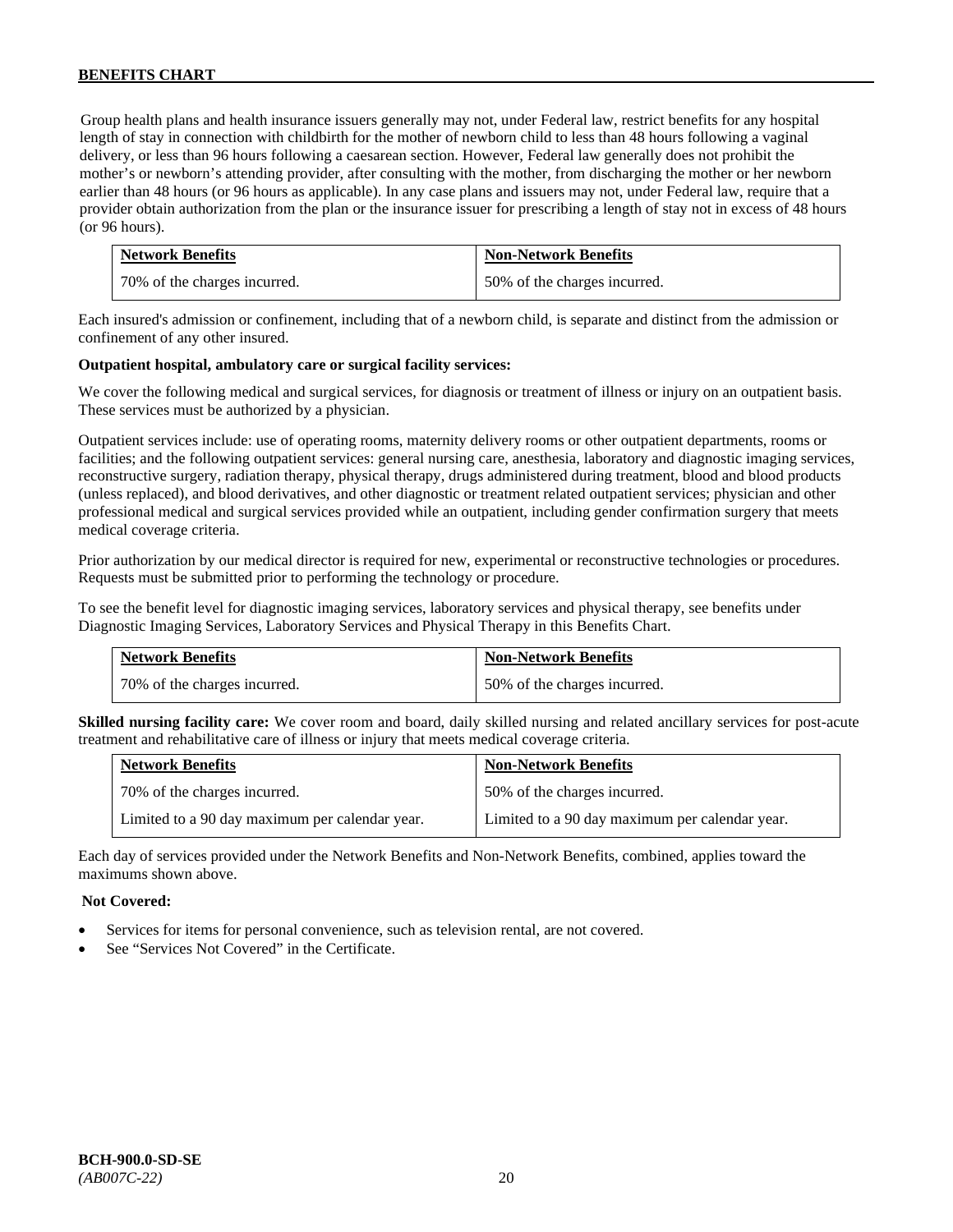# **INFERTILITY DIAGNOSIS**

#### **Covered Services:**

We cover the diagnosis of infertility. These services include diagnostic procedures and tests provided in connection with an infertility evaluation, office visits and consultations to diagnose infertility.

| <b>Network Benefits</b>      | <b>Non-Network Benefits</b>  |
|------------------------------|------------------------------|
| 70% of the charges incurred. | 50% of the charges incurred. |

Coverage is limited to office visits and consultations to diagnose infertility. Treatment is not covered.

## **Not Covered:**

- Infertility/fertility treatment, including but not limited to, office visits, laboratory services, diagnostic imaging services and fertility drugs; reversal of sterilization; and sperm, ova or embryo acquisition, retrieval or storage; however, we cover office visits and consultations to diagnose infertility.
- Services related to the establishment of surrogate pregnancy and fees for a surrogate. However, pregnancy and maternity services are covered for an insured under this Benefits Chart, including a surrogate pregnancy.
- See "Services Not Covered" in the Certificate.

## **LABORATORY SERVICES**

#### **Covered Services:**

We cover laboratory tests when ordered by a provider and provided in a clinic or outpatient hospital facility.

We cover services provided in a clinic or outpatient hospital facility. To see the benefit level for inpatient hospital or skilled nursing facility services, see benefits under Inpatient Hospital and Skilled Nursing Facility Services.

#### **Prostate-specific antigen (PSA) testing**

| <b>Network Benefits</b>      | <b>Non-Network Benefits</b>  |
|------------------------------|------------------------------|
| 70% of the charges incurred. | 50% of the charges incurred. |

#### **All other laboratory services**

#### **Services for illness or injury**

| Network Benefits             | Non-Network Benefits         |
|------------------------------|------------------------------|
| 70% of the charges incurred. | 50% of the charges incurred. |

#### **Preventive Services**

Laboratory services associated with preventive services are covered at the benefit level shown in the "Preventive Services" section of this Benefits Chart.

#### **Not Covered:**

See "Services Not Covered" in the Certificate.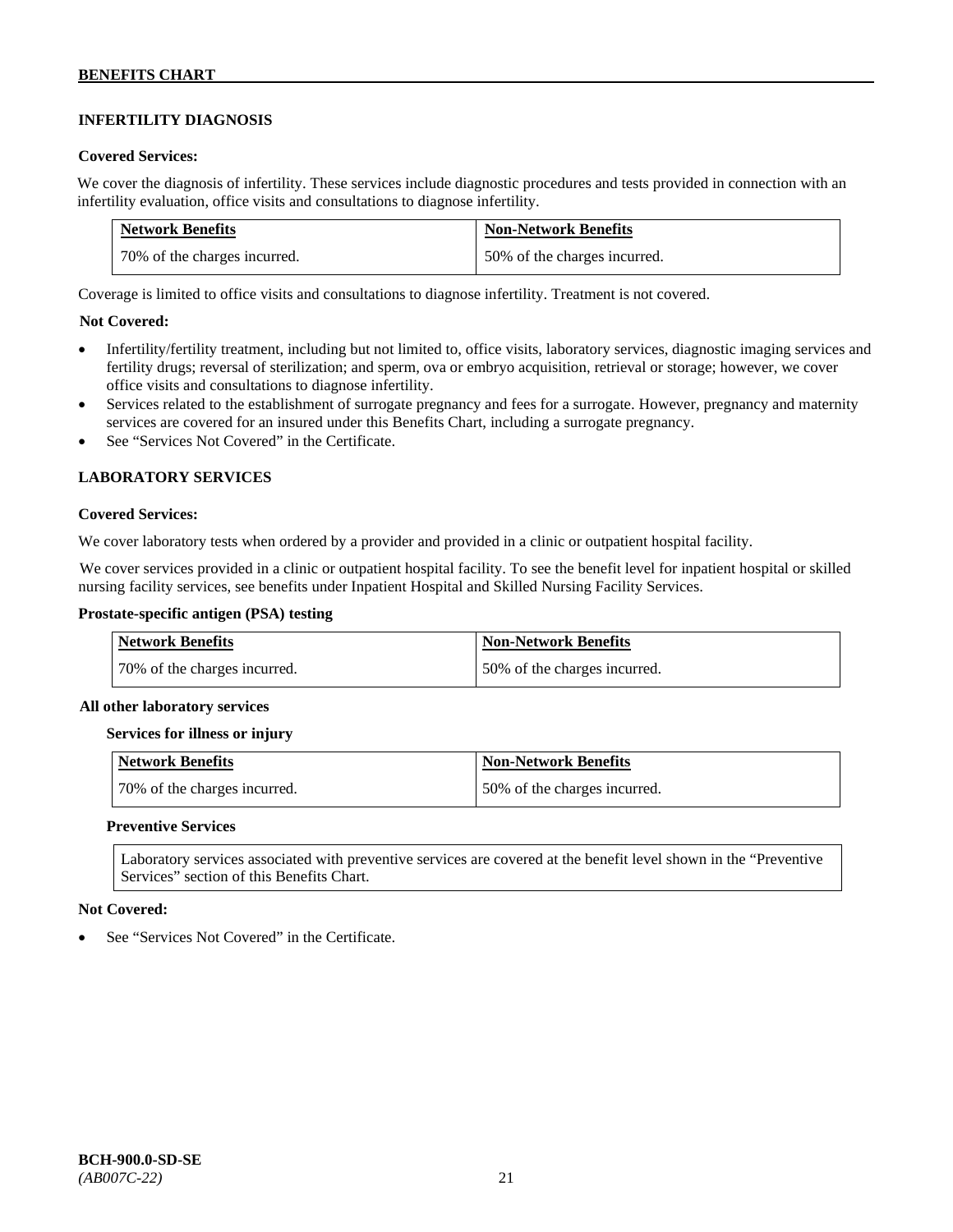# **MASTECTOMY RECONSTRUCTION BENEFIT**

#### **Covered Services:**

We cover reconstruction of the breast on which the mastectomy has been performed; surgery and reconstruction of the other breast to produce symmetrical appearance, and prostheses and physical complications of all stages of mastectomy, including lymphedemas.

| <b>Network Benefits</b>                              | <b>Non-Network Benefits</b>                           |
|------------------------------------------------------|-------------------------------------------------------|
| Coverage level is same as corresponding Network      | Coverage level is same as corresponding Non-Network   |
| Benefits, depending on type of service provided such | Benefits, depending on type of service provided, such |
| as Office Visits for Illness or Injury, Inpatient or | as Office Visits for Illness or Injury, Inpatient or  |
| <b>Outpatient Hospital Services.</b>                 | Outpatient Hospital Services.                         |

#### **Not Covered:**

See "Services Not Covered" in the Certificate.

# **MEDICATION THERAPY DISEASE MANAGEMENT PROGRAM**

#### **Covered Services:**

If you meet our criteria for coverage, you may qualify for our Medication Therapy Disease Management Program.

The program covers consultations with a designated network pharmacist.

Covered services are based on established medical policies, which are subject to periodic review and modification by the medical directors. These medical policies (medical coverage criteria) are available online at [healthpartners.com](http://www.healthpartners.com/) or by calling Member Services.

| <b>Network Benefits</b>                                     | <b>Non-Network Benefits</b> |
|-------------------------------------------------------------|-----------------------------|
| 100% of the charges incurred.<br>Deductible does not apply. | No coverage.                |

#### **Not Covered:**

See "Services Not Covered" in the Certificate.

## **OFFICE VISITS FOR ILLNESS OR INJURY**

#### **Covered Services:**

We cover the following when medically necessary: professional medical and surgical services and related supplies, including biofeedback, of physicians and other health care providers; blood and blood products (unless replaced) and blood derivatives.

We cover diagnosis and treatment of illness or injury to the eyes. Where contact or eyeglass lenses are prescribed as medically necessary for the post-operative treatment of cataracts or for the treatment of aphakia, acute or chronic corneal pathology, or keratoconus, we cover the initial evaluation, lenses and fitting. Insureds must pay for lens replacement beyond the initial pair.

We cover medically necessary professional services by a licensed physician or audiologist appropriate for the treatment of hearing impairment to a person under the age of 19. Hearing aids are not covered.

Services received via video, e-visit or telephone are covered under the "Telehealth/Telemedicine Services" section.

#### **Office visits**

| <b>Network Benefits</b>      | <b>Non-Network Benefits</b>  |
|------------------------------|------------------------------|
| 70% of the charges incurred. | 50% of the charges incurred. |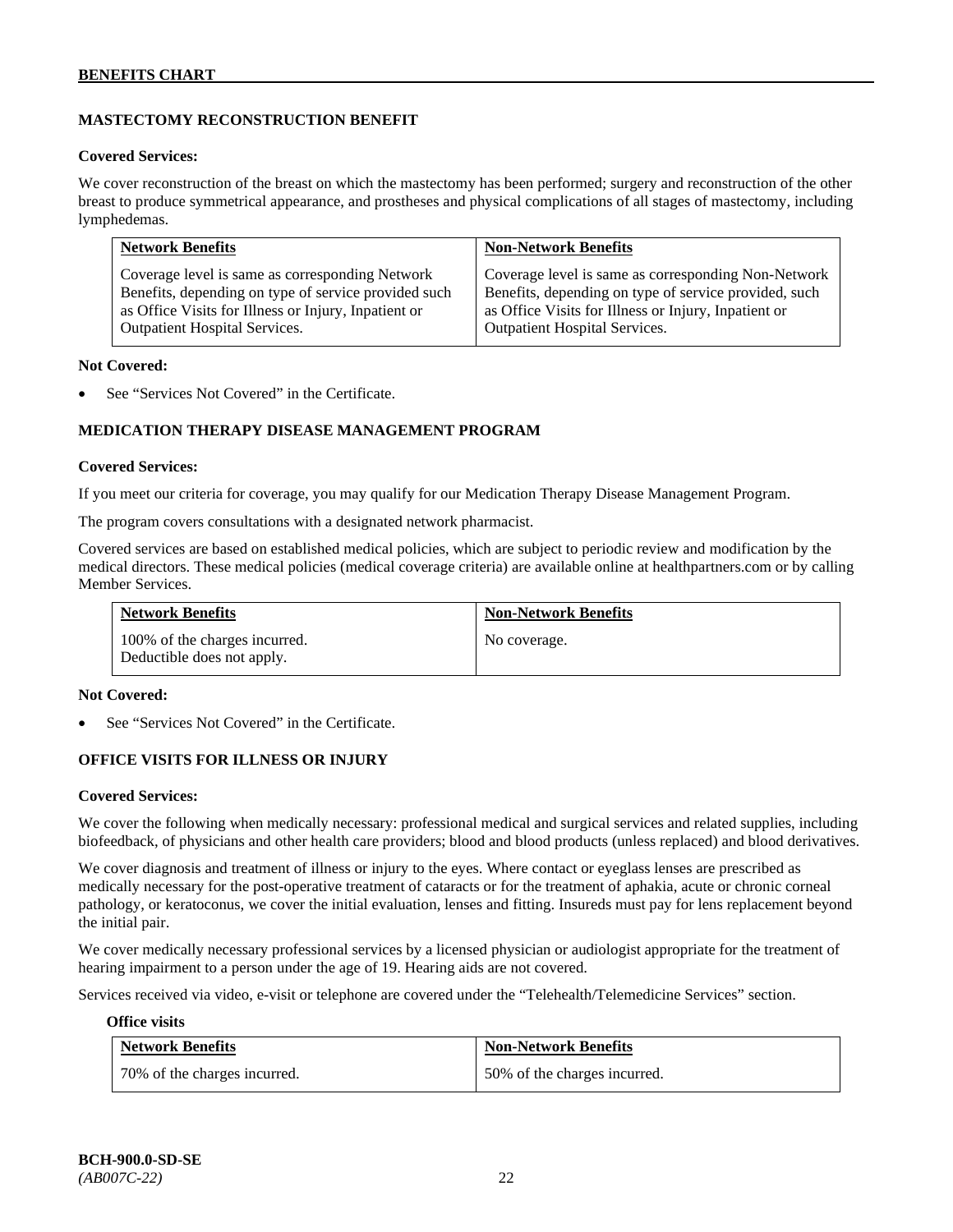## **Convenience clinics**

| <b>Network Benefits</b>      | <b>Non-Network Benefits</b>  |
|------------------------------|------------------------------|
| 70% of the charges incurred. | 50% of the charges incurred. |

## **First three visits**

The first three mental health and substance use disorder visits, urgent care visits, office visits, convenience clinic visits, telephone visits and E-visits (other than Virtuwell) combined in a calendar year are covered at 100%, not subject to the deductible. Then services will be covered at the coinsurance and deductible indicated for mental health and substance use disorder visits, urgent care visits, office visits, convenience clinic visits, telephone visits and E-visits (other than Virtuwell). Physician services are included; however, charges for day treatment services, group visits, office procedures, laboratory, radiology and other ancillary services are not included and will be subject to the deductible and coinsurance.

## **Injections administered in a physician's office, other than immunizations:**

#### **Allergy Injections**

| <b>Network Benefits</b>        | <b>Non-Network Benefits</b>  |
|--------------------------------|------------------------------|
| 1 70% of the charges incurred. | 50% of the charges incurred. |

## **All other injections**

| <b>Network Benefits</b>      | <b>Non-Network Benefits</b>  |
|------------------------------|------------------------------|
| 70% of the charges incurred. | 50% of the charges incurred. |

## **Not Covered:**

- Court ordered treatment.
- See "Services Not Covered" in the Certificate.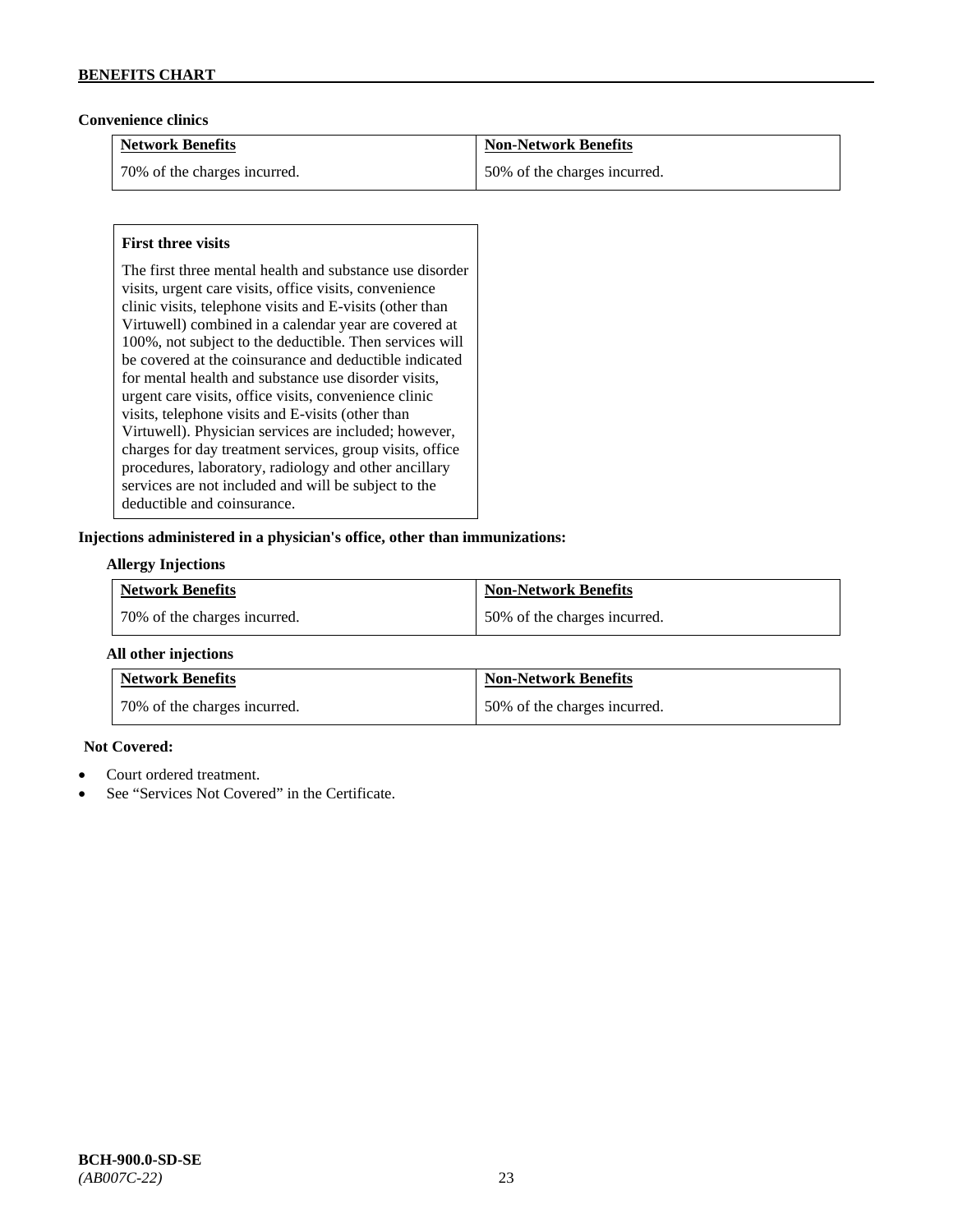# **PEDIATRIC EYEWEAR**

#### **Covered Services:**

- We cover pediatric eyewear for children.
- Routine eye exams are covered under the "Preventive Services" section.

| <b>Network Benefits</b>      | <b>Non-Network Benefits</b> |
|------------------------------|-----------------------------|
| 70% of the charges incurred. | No coverage.                |

#### **Limitations:**

- Coverage under this provision will continue until the end of the month in which the child turns age 19.
- Limited to one of the following per calendar year:
	- o one pair of eyeglasses including one set of prescription lenses, frames from our designated eyewear collection, and anti-scratch coating; or
	- o one pair of non-disposable contact lenses; or
	- o a one-year supply of disposable contact lenses.
- Contact lens fittings are limited to two per calendaryear.

#### **Not Covered:**

- Frames that are not included in our designated eyewear collection. However, one pair of lenses will be covered if an insured chooses frames outside our designated eyewear collection.
- More than one pair of lenses or frames or non-disposable contacts per calendar year, regardless of the reason. This includes replacement of eyeglasses or contact lenses due to loss, breakage, theft, or change in prescription.
- Safety glasses or goggles for sports or vocational reasons.
- Upgrades including, but not limited to, UV protection and no-line multifocal lenses.
- See "Services Not Covered" in the Certificate.

# **PHYSICAL THERAPY, OCCUPATIONAL THERAPY AND SPEECH THERAPY**

## **Covered Services:**

We cover the following physical therapy, occupational therapy and speech therapy services:

- Medically necessary rehabilitative care to correct the effects of illness or injury.
- Habilitative care rendered for congenital, developmental or medical conditions which have significantly limited the successful initiation of normal speech and normal motor development.

Massage therapy which is performed in conjunction with other treatment/modalities by a physical or occupational therapist, is part of a prescribed treatment plan and is not billed separately is covered.

We cover services provided in a clinic. We also cover physical therapy provided in an outpatient hospital facility. To see the benefit level for inpatient hospital or skilled nursing facility services, see benefits under Inpatient Hospital and Skilled Nursing Facility Services.

#### **Rehabilitative care**

| <b>Network Benefits</b>      | <b>Non-Network Benefits</b>  |
|------------------------------|------------------------------|
| 70% of the charges incurred. | 50% of the charges incurred. |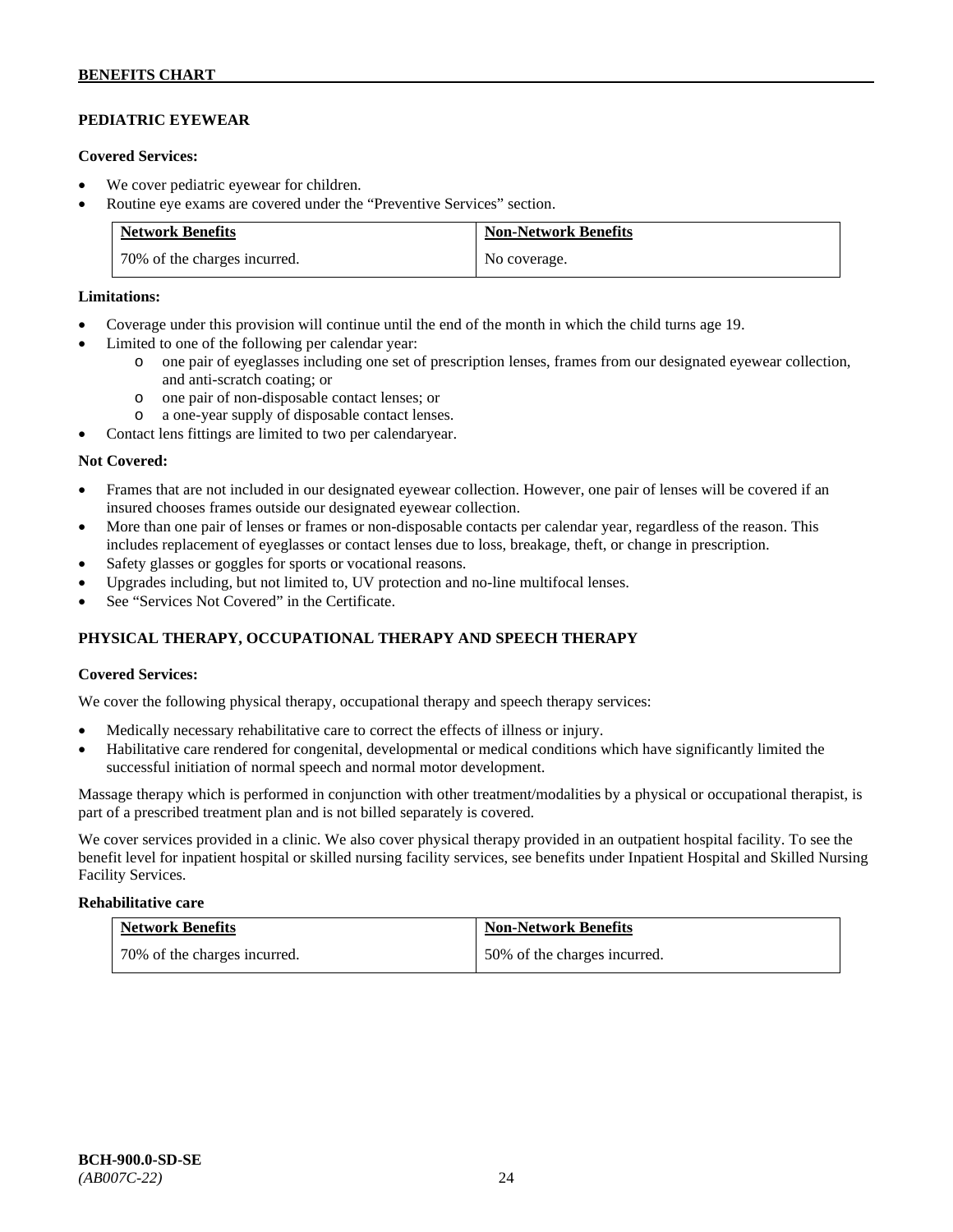## **Habilitative care**

| <b>Network Benefits</b>      | Non-Network Benefits         |
|------------------------------|------------------------------|
| 70% of the charges incurred. | 50% of the charges incurred. |

#### **Not Covered:**

- Massage therapy for the purpose of comfort or convenience of the Insured.
- See "Services Not Covered" in the Certificate.

# **PRE-DIABETES DISEASE MANAGEMENT PROGRAM**

#### **Covered Services:**

If you meet our criteria for coverage, you may qualify for the Pre-diabetes Disease Management Program through Omada Health.

The program covers group health coaching which focuses on weight loss, exercise, behavior modification and health education at select locations determined by the plan.

| <b>Network Benefits</b>                                     | <b>Non-Network Benefits</b> |
|-------------------------------------------------------------|-----------------------------|
| 100% of the charges incurred.<br>Deductible does not apply. | Not applicable.             |

#### **Not Covered:**

See "Services Not Covered" in the Certificate.

#### **PRESCRIPTION DRUG SERVICES**

#### **Covered Services:**

We cover prescription drugs and medications, which can be self-administered or are administered in a physician's office. We will not exclude coverage of off-label use of drugs to treat cancer or life threatening conditions on the grounds that the drug has not been approved by the FDA for that indication if that drug is recognized for the treatment of such indication in one of the standard reference compendia and when an appropriate level of evidence or medical necessity is met.

#### **For Network Benefits, drugs and medications must be obtained at a Network Pharmacy.**

#### **If a copayment is required, you must pay one copayment for each 31-day supply, or portion thereof, unless otherwise indicated below.**

#### **Outpatient drugs (except as specified below)**

| <b>Network Benefits</b>                                                                                                                    | <b>Non-Network Benefits</b>  |
|--------------------------------------------------------------------------------------------------------------------------------------------|------------------------------|
| 100% of the charges incurred, subject to your<br>copayment of \$30 for generic formulary drugs and \$60<br>for brand name formulary drugs. | 50% of the charges incurred. |
| In no event will your cost for a formulary insulin drug<br>exceed \$25.                                                                    |                              |
| Non-formulary drugs are covered at 100% of the<br>charges incurred, subject to your copayment of \$125.                                    |                              |
| Deductible does not apply.                                                                                                                 |                              |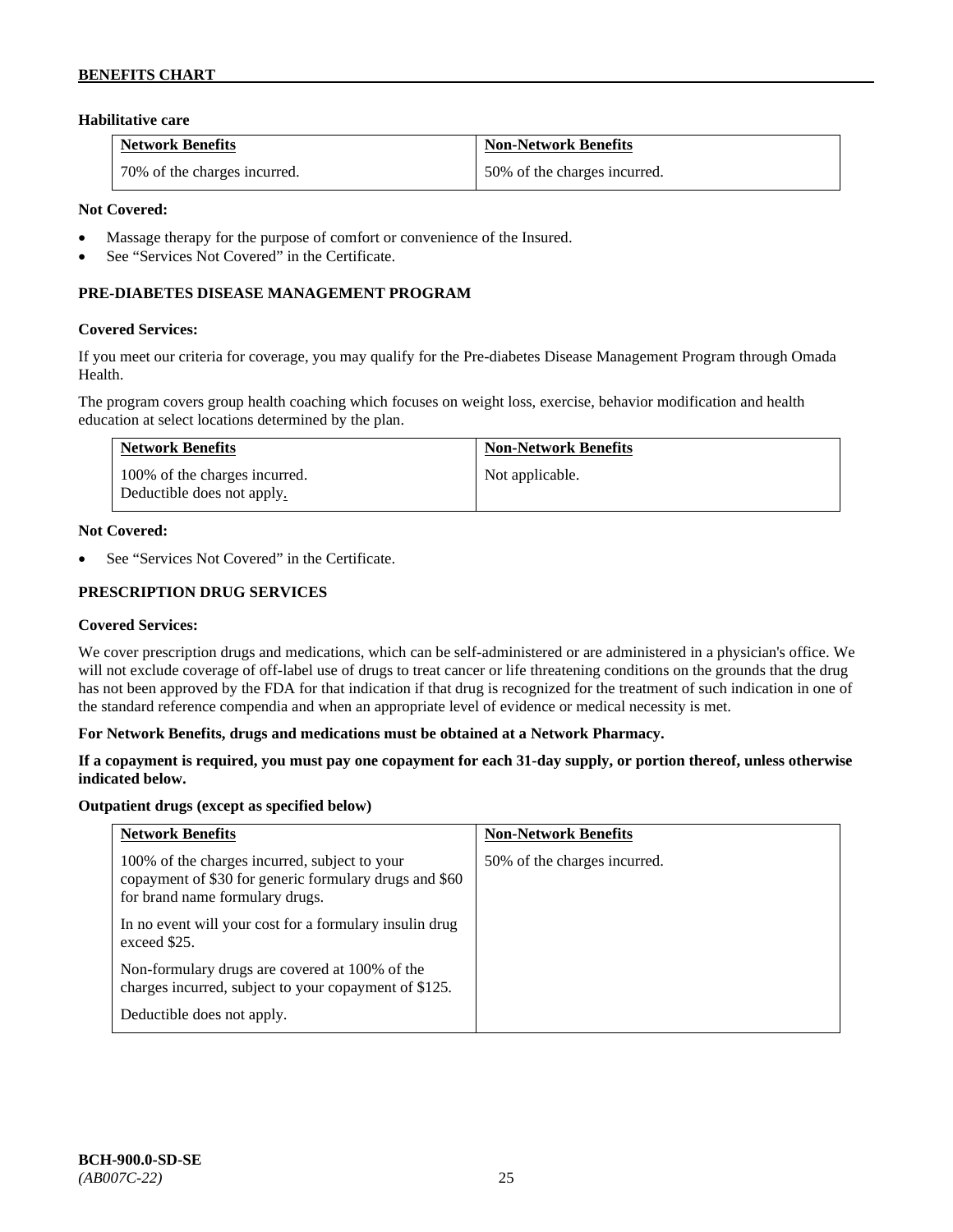## **Mail order drugs**

| <b>Network Benefits</b>                                                                                                                                                                                                                               | <b>Non-Network Benefits</b>                                                                                                |
|-------------------------------------------------------------------------------------------------------------------------------------------------------------------------------------------------------------------------------------------------------|----------------------------------------------------------------------------------------------------------------------------|
| For your convenience, you may also get up to a 93-day<br>supply of outpatient prescription drugs that can be self-<br>administered through the designated mail order service.<br>Specialty drugs are not available through the mail order<br>service. | See Network mail order drugs benefit.<br>Mail order drugs are only available through the<br>designated mail order service. |

#### **Specialty drugs that are self-administered**

| <b>Network Benefits</b>                                                                                                                                                                                                                         | <b>Non-Network Benefits</b> |
|-------------------------------------------------------------------------------------------------------------------------------------------------------------------------------------------------------------------------------------------------|-----------------------------|
| 80% of the charges incurred, up to a maximum<br>copayment of \$500.<br>Deductible does not apply.<br>For Network Benefits, specialty drugs are limited to<br>drugs on the specialty drug list and must be obtained<br>from a designated vendor. | No coverage.                |

#### **Drugs for treatment of growth deficiency**

| <b>Network Benefits</b>                                                                                                                            | <b>Non-Network Benefits</b>  |
|----------------------------------------------------------------------------------------------------------------------------------------------------|------------------------------|
| 70% of the charges incurred.<br>Deductible does not apply.                                                                                         | 50% of the charges incurred. |
| For Network Benefits, growth deficiency drugs are<br>limited to drugs on the specialty drug list and must be<br>obtained from a designated vendor. |                              |

#### **Tobacco cessation drugs are covered for all FDA-approved tobacco cessation drugs**

| <b>Network Benefits</b>                                     | <b>Non-Network Benefits</b>  |
|-------------------------------------------------------------|------------------------------|
| 100% of the charges incurred.<br>Deductible does not apply. | 50% of the charges incurred. |

#### **Contraceptive drugs**

| <b>Network Benefits</b>                                                                                                                                         | <b>Non-Network Benefits</b>  |
|-----------------------------------------------------------------------------------------------------------------------------------------------------------------|------------------------------|
| 100% of the charges incurred for formulary drugs.<br>Deductible does not apply.                                                                                 | 50% of the charges incurred. |
| If a physician requests that a non-formulary<br>contraceptive drug be dispensed as written, the drug<br>will be covered at 100%, not subject to the deductible. |                              |

**ACA preventive medications.** We cover preventive medications currently recommended by USPSTF with an A or B rating if they are prescribed by your medical provider and they are listed on our Commercial ACA Preventive Drug List. Preventive medications are subject to periodic review and modification. Changes would be effective in accordance with the federal rules and reflected in our current medical coverage criteria for preventive care services.

| <b>Network Benefits</b>                                     | <b>Non-Network Benefits</b>  |
|-------------------------------------------------------------|------------------------------|
| 100% of the charges incurred.<br>Deductible does not apply. | 50% of the charges incurred. |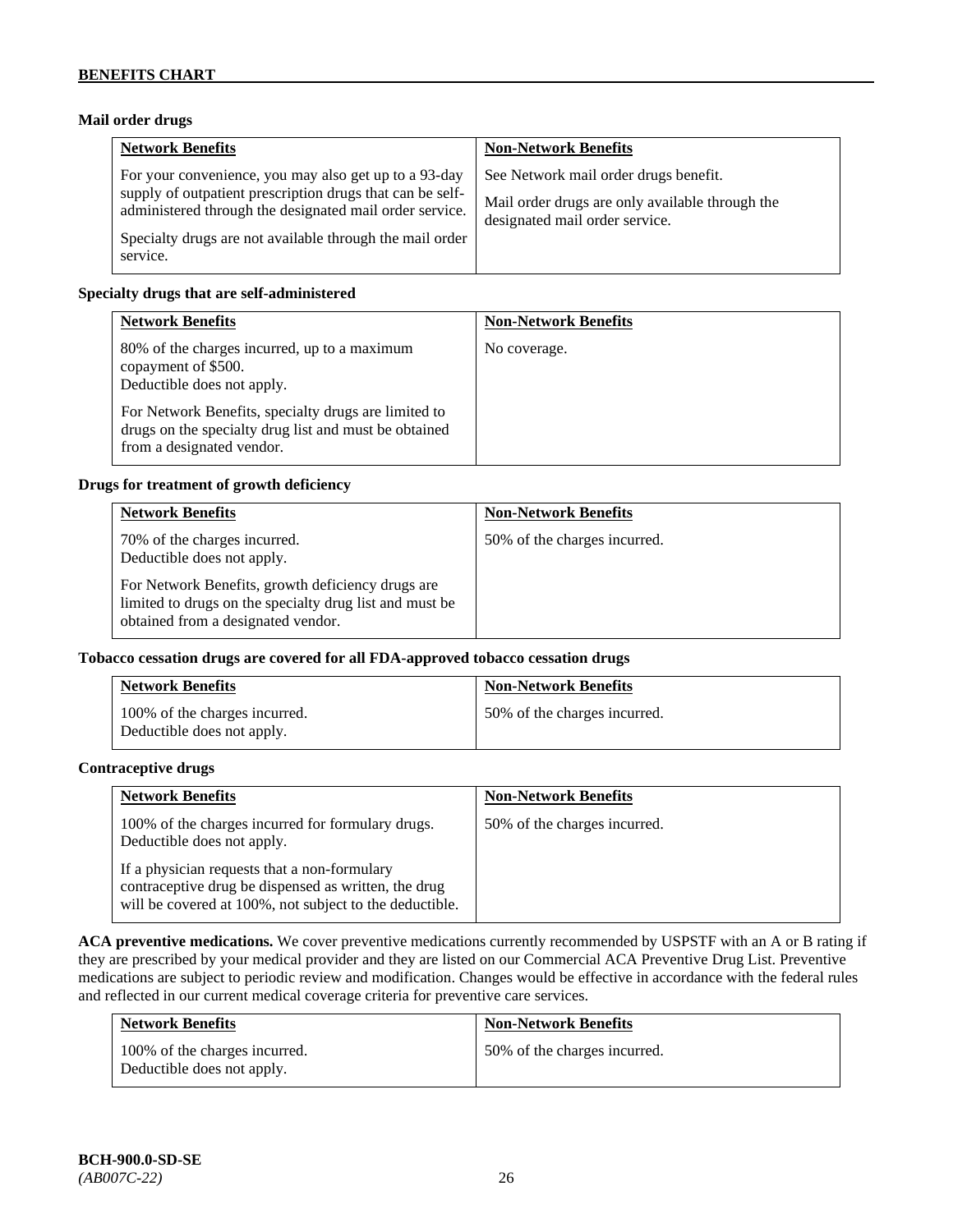## **Limitations:**

- Certain drugs may require prior authorization as indicated on the Formulary. HealthPartners may require prior authorization for the drug and also the site where the drug will be provided. Certain drugs are subject to our utilization review process and quantity limits as indicated on our Formulary.
- Certain non-formulary drugs require prior authorization. In addition, certain drugs may be subject to any quantity limits applied as part of our trial program. The trial drug program applies to new prescriptions for certain drugs which have high toxicity, low tolerance, high costs and/or high potential for waste. Trial drugs are indicated on the formulary and/or the Specialty Drug List. Your first fill of a trial drug may be limited to less than a month supply. If the drug is well tolerated and effective, you will receive the remainder of your first month supply.
- If an insured requests a brand name drug when there is a generic equivalent, the brand name drug will be covered up to the charge that would apply to the generic drug, minus any required copayment. If a physician requests that a brand name drug be dispensed as written, the drug will be paid at the non-formulary benefit.
- We may require Insureds to try over-the-counter (OTC) drug alternatives before approving more costly formulary prescription drugs.
- Unless otherwise specified in the "Prescription Drug Services" section, you may receive up to a 31-day supply per prescription.
- New prescriptions to treat certain chronic conditions are limited to a 31-day supply.
- A 93-day supply will be covered and dispensed only at pharmacies that participate in our extended day supply program.
- No more than a 31-day supply of Specialty Drugs will be covered and dispensed at a time, unless it is a manufacturer supplied drug that cannot be split that supplies the insured with more than a 31-day supply.

# **Not Covered:**

- Replacement of prescription drugs, medications, equipment and supplies due to loss, damage or theft.
- Nonprescription (over the counter) drugs or medications, including, but not limited to, vitamins, supplements, homeopathic remedies, and non-FDA approved drugs, unless listed on the Formulary and prescribed by a physician or legally authorized health care provider under applicable state and federal law. We cover off-label use of drugs to treat cancer as specified in the "Prescription Drug Services" section of this Benefits Chart. This exclusion does not include over-the-counter contraceptives for women as allowed under the Affordable Care Act when the Insured obtains a prescription for the item. In addition, if the Insured obtains a prescription, this exclusion does not include aspirin to prevent cardiovascular disease for men and women of certain ages; folic acid supplements for women who may become pregnant; fluoride chemoprevention supplements for children without fluoride in their water source; and iron supplements for children ages 6-12 months who are at risk for anemia.
- All drugs for the treatment of sexual dysfunction.
- Fertility drugs.
- Medical cannabis.
- Drugs on the Excluded Drug List. The Excluded Drug List includes select drugs within a therapy class that are not eligible for coverage. This includes drugs that may be excluded for certain indications. The Excluded Drug List is available a[t HealthPartners.com.](http://www.healthpartners.com/)
- Drugs that are newly approved by the FDA until they are reviewed and approved by HealthPartners Pharmacy and Therapeutics Committee.
- Medical devices approved by the FDA will not be covered under the "Prescription Drug Services" section unless they are on our Formulary. Covered medical devices are generally submitted and reimbursed under your medical benefits.
- See "Services Not Covered" in the Certificate.

# **PREVENTIVE SERVICES**

## **Applicable Definitions:**

**Routine Preventive Services** are routine healthcare services that include screenings, checkups and counseling to prevent illness, disease or other health problems before symptoms occur.

**Diagnostic Services** are services to help a provider understand your symptoms, diagnose illness, and decide what treatment may be needed. They may be the same services that are listed as preventive services, but they are being used as diagnostic services. Your provider will determine if these services are preventive or diagnostic. These services are not preventive if received as part of a visit to diagnose, manage, or maintain an acute or chronic medical condition, illness or injury. When that occurs, unless otherwise indicated below, standard deductibles, copayments or coinsurance apply.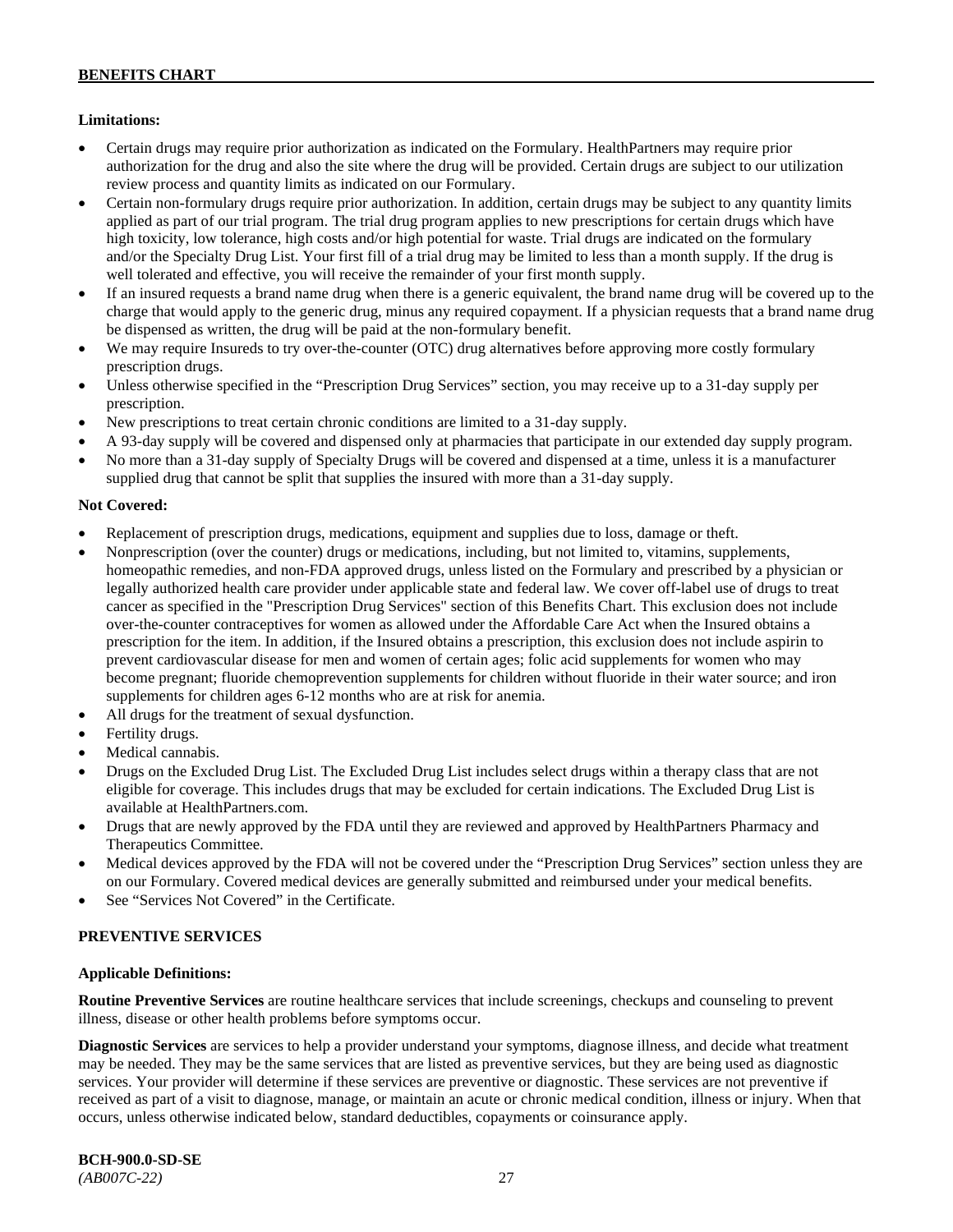## **Covered Services:**

We cover preventive services which meet any of the requirements under the Affordable Care Act (ACA) shown in the bulleted items below. These preventive services are covered at 100% under the Network Benefits with no deductible, copayments or coinsurance. If a preventive service is not required by the ACA and it is covered at a lower benefit level or if a group qualifies for an exemption or accommodation for certain benefits under the ACA, it will be specified below. Preventive benefits mandated under the ACA are subject to periodic review and modification. Changes would be effective in accordance with the federal rules. Preventive services mandated by the ACA include:

- Evidence-based items or services that have in effect a rating of A or B in the current recommendations of the United States Preventive Services Task Force with respect to the individual;
- Immunizations for routine use in children, adolescents, and adults that have in effect a recommendation from the Advisory Committee on Immunization Practices of the Centers for Disease Control and Prevention with respect to the individual;
- With respect to infants, children, and adolescents, evidence-informed preventive care and screenings provided for in comprehensive guidelines supported by the Health Resources and Services Administration; and
- With respect to women, preventive care and screenings provided for in comprehensive guidelines supported by the Health Resources and Services Administration.

Covered services are based on established medical policies, which are subject to periodic review and modification by the medical or dental directors. These medical policies (medical coverage criteria) are available by calling Member Services, or logging on to your "*my*HealthPartners" account at [HealthPartners.com.](http://www.healthpartners.com/)

#### **ACA and state mandated preventive services are covered as follows:**

**Routine health exams and periodic health assessments.** A physician or health care provider will counsel you as to how often health assessments are needed based on age, sex and health status. This includes screening and counseling for tobacco use and all FDA approved tobacco cessation medications including over-the-counter drugs (as shown in the "Prescription Drug Services" section).

| <b>Network Benefits</b>                                     | <b>Non-Network Benefits</b>  |
|-------------------------------------------------------------|------------------------------|
| 100% of the charges incurred.<br>Deductible does not apply. | 50% of the charges incurred. |

**Child health supervision services**. This includes pediatric preventive services such as newborn screenings, appropriate immunizations, developmental assessments and laboratory services appropriate to the age of the child from birth to 72 months, and appropriate immunizations to age 18.

| <b>Network Benefits</b>                                     | <b>Non-Network Benefits</b>  |
|-------------------------------------------------------------|------------------------------|
| 100% of the charges incurred.<br>Deductible does not apply. | 50% of the charges incurred. |

#### **Routine prenatal care and exams**

| <b>Network Benefits</b>                                     | <b>Non-Network Benefits</b>  |
|-------------------------------------------------------------|------------------------------|
| 100% of the charges incurred.<br>Deductible does not apply. | 50% of the charges incurred. |

**Routine postnatal care.** This includes health exams, assessments, education and counseling relating to the period immediately after childbirth.

| <b>Network Benefits</b>                                     | <b>Non-Network Benefits</b>  |
|-------------------------------------------------------------|------------------------------|
| 100% of the charges incurred.<br>Deductible does not apply. | 50% of the charges incurred. |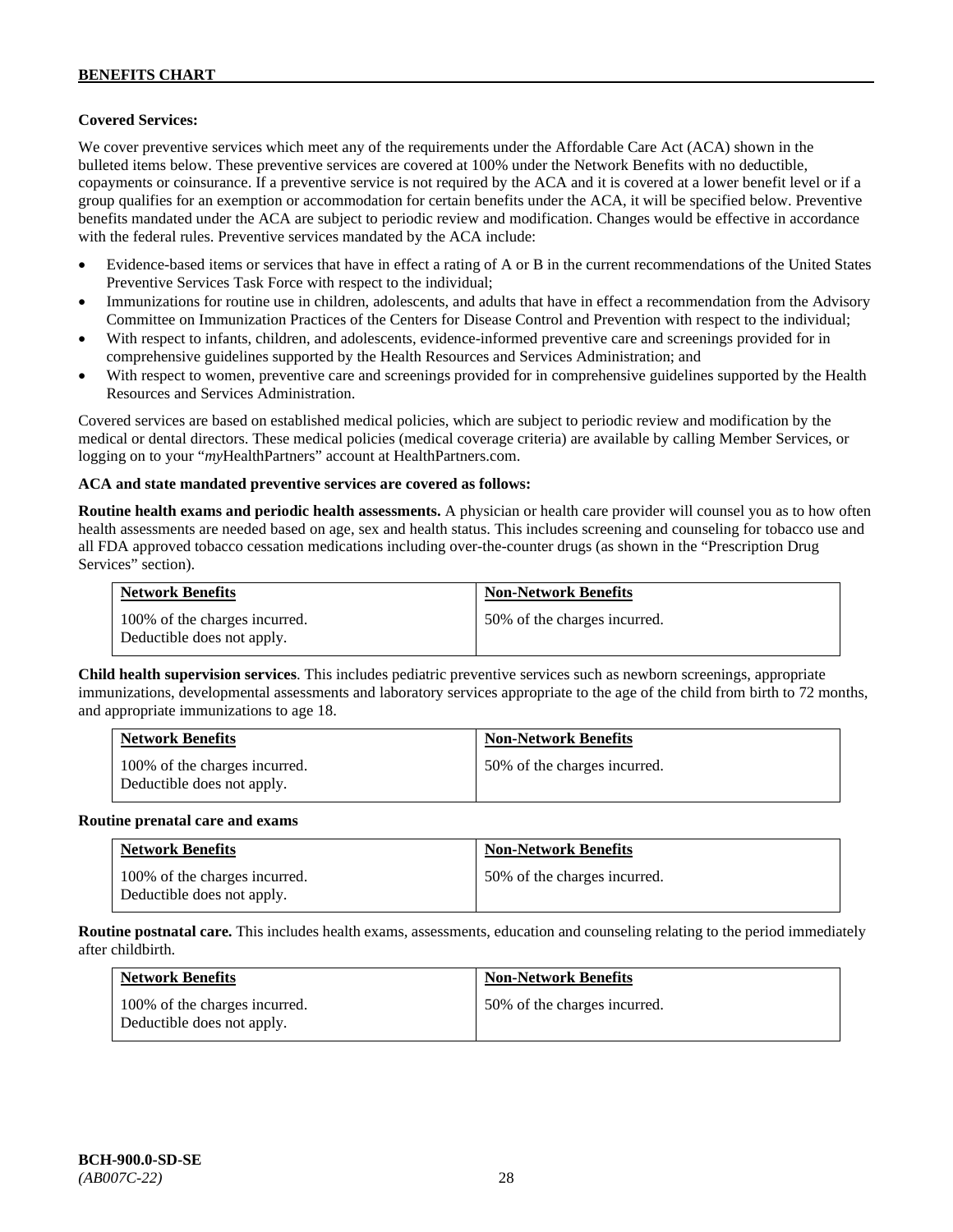**Routine screening procedures for cancer.** This includes colorectal screening or other cancer screenings recommended by the USPSTF with an A or B rating. Women's preventive health services below describe additional routine screening procedures for cancer.

| <b>Network Benefits</b>                                     | <b>Non-Network Benefits</b>  |
|-------------------------------------------------------------|------------------------------|
| 100% of the charges incurred.<br>Deductible does not apply. | 50% of the charges incurred. |

**Professional voluntary family planning services.** This includes services to prevent or delay a pregnancy, including counseling and education. Services must be provided by a licensed provider.

| <b>Network Benefits</b>                                     | <b>Non-Network Benefits</b>  |
|-------------------------------------------------------------|------------------------------|
| 100% of the charges incurred.<br>Deductible does not apply. | 50% of the charges incurred. |

#### **Adult immunizations**

| <b>Network Benefits</b>                                     | <b>Non-Network Benefits</b>  |
|-------------------------------------------------------------|------------------------------|
| 100% of the charges incurred.<br>Deductible does not apply. | 50% of the charges incurred. |

**Women's preventive health services.** This includes mammograms, screenings for cervical cancer (pap smears), breast pumps, human papillomavirus (HPV) testing, counseling for sexually transmitted infections, and counseling and screening for human immunodeficiency virus (HIV) and all FDA approved contraceptive methods as prescribed by a doctor, sterilization procedures, education and counseling (see the "Prescription Drug Services" section for coverage of oral contraceptive drugs). For women whose family history is associated with an increased risk for BRCA1 or BRCA2 gene mutations, we cover genetic counseling and BRCA screening without cost sharing, if appropriate and as determined by a physician.

| <b>Network Benefits</b>                                     | <b>Non-Network Benefits</b>  |
|-------------------------------------------------------------|------------------------------|
| 100% of the charges incurred.<br>Deductible does not apply. | 50% of the charges incurred. |

**Obesity Screening and Management.** We cover obesity screening and counseling for all ages during a routine preventive care exam. If you are age 18 or older and have a body mass index of 30 or more, we also cover intensive obesity management to help you lose weight. Your primary care doctor can coordinate these services.

| <b>Network Benefits</b>                                     | <b>Non-Network Benefits</b>  |
|-------------------------------------------------------------|------------------------------|
| 100% of the charges incurred.<br>Deductible does not apply. | 50% of the charges incurred. |

#### **In addition to any ACA or state mandated preventive services referenced above, we cover the following eligible services:**

#### **Routine eye and hearing exams**

| <b>Network Benefits</b>                                     | <b>Non-Network Benefits</b>  |
|-------------------------------------------------------------|------------------------------|
| 100% of the charges incurred.<br>Deductible does not apply. | 50% of the charges incurred. |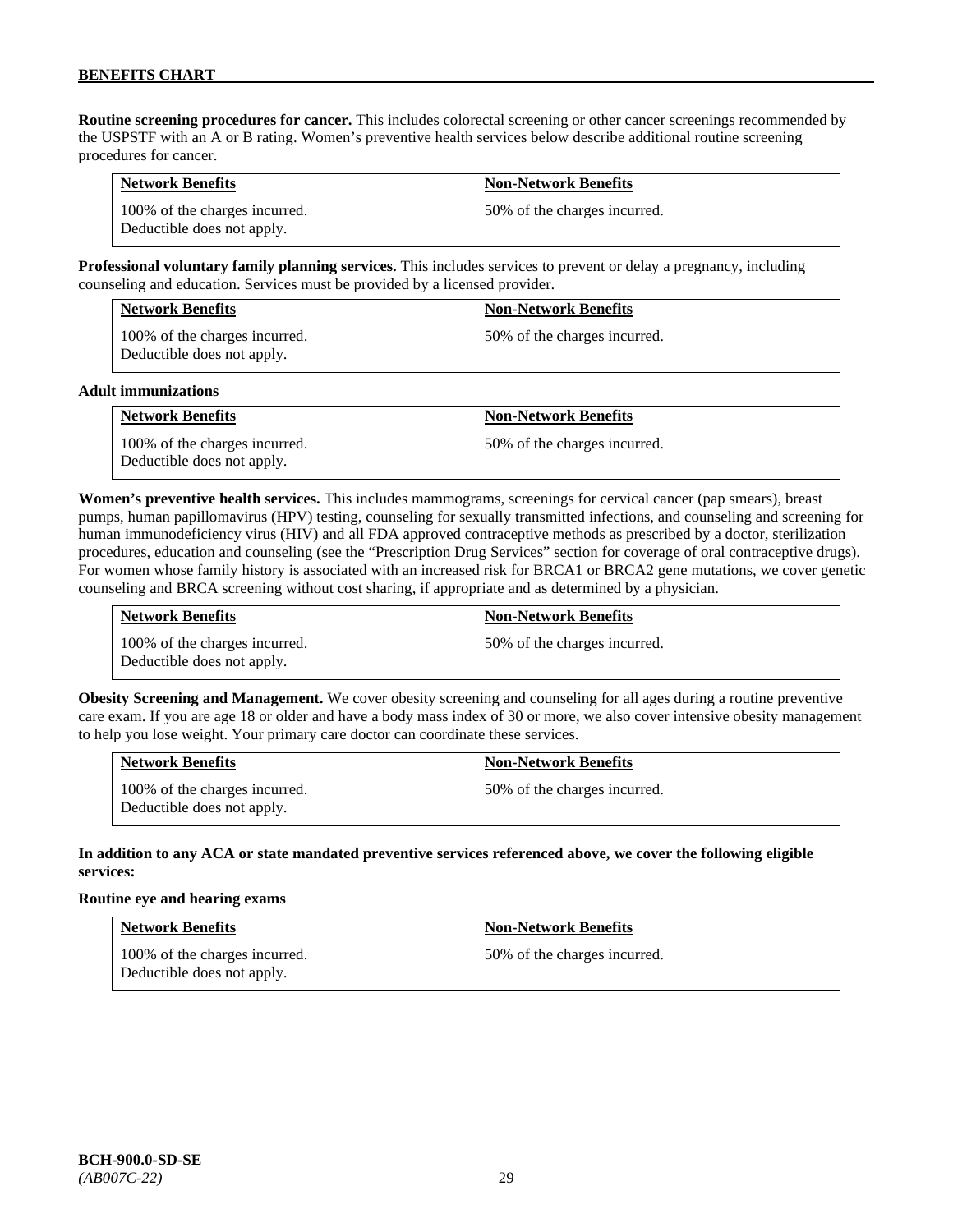**Ovarian cancer surveillance tests for women who are at risk.** "At risk for ovarian cancer" means (1) having a family history that includes any of the following: one or more first-degree or second-degree relatives with ovarian cancer, clusters of female relatives with breast cancer or nonpolyposis colorectal cancer; or (2) testing positive for BRCA1 or BRCA2 mutations. "Surveillance tests for ovarian cancer" means annual screening using: CA-125 serum tumor marker testing, transvaginal ultrasound, pelvic examination or other proven ovarian cancer screening tests currently being evaluated by the federal Food and Drug Administration or by the National Cancer Institute.

| <b>Network Benefits</b>                                                                                                                                                                                                          | <b>Non-Network Benefits</b>                                                                                                                                                                                                          |
|----------------------------------------------------------------------------------------------------------------------------------------------------------------------------------------------------------------------------------|--------------------------------------------------------------------------------------------------------------------------------------------------------------------------------------------------------------------------------------|
| Coverage level is same as corresponding Network<br>Benefit, depending on type of service provided, such<br>as Diagnostic Imaging Services, Laboratory Services<br>Office Visits for Illness or Injury or Preventive<br>Services. | Coverage level is same as corresponding Non-Network<br>Benefit, depending on type of service provided, such as<br>Diagnostic Imaging Services, Laboratory Services<br>Office Visits for Illness or Injury or Preventive<br>Services. |
|                                                                                                                                                                                                                                  |                                                                                                                                                                                                                                      |

#### **Limitations:**

• Services are not preventive if received as part of a visit to diagnose, manage or maintain an acute or chronic medical condition, illness or injury. When that occurs, unless otherwise indicated above, standard deductibles, copayments or coinsurance apply.

#### **Not Covered:**

See "Services Not Covered" in the Certificate.

#### **TELEHEALTH/TELEMEDICINE SERVICES**

#### **Definitions:**

**Telehealth, Telemedicine, or Virtual Care.** This is a means of communication between a health care professional and a patient. This includes the use of secure electronic information, imaging, and communication technologies, including:

- interactive audio or audio-video
- interactive audio with store-and-forward technology
- chat-based and email-based systems
- physician-to-physician consultation
- patient education
- data transmission
- data interpretation
- digital diagnostics (algorithm-enabled diagnostic support)
- digital therapeutics (the use of personal health devices and sensors, either alone or in combination with conventional drug therapies, for disease prevention and management)

#### Services can be delivered:

Synchronously: the patient and health care professional are engaging with one another at the same time; or Asynchronously: the patient and health care professional engage with each other at different points in time.

**Telephone Visits.** Live, synchronous, interactive encounters over the telephone between a patient and a healthcare provider.

**E-visit or chat-based visits.** Asynchronous online or mobile app encounters to discuss a patient's personal health information, vital signs, and other physiologic data or diagnostic images. The healthcare provider reviews and delivers a consultation, diagnosis, prescription or treatment plan after reviewing the patient's visit information.

**Virtuwell.** This is an online service for you to receive a diagnosis and treatment for certain conditions, such as a cold, flu, ear pain and sinus infections. You may access the Virtuwell website at [Virtuwell.com.](https://www.virtuwell.com/)

**Video Visits.** Live, synchronous, interactive encounters using secure web-based video between a patient and a healthcare provider.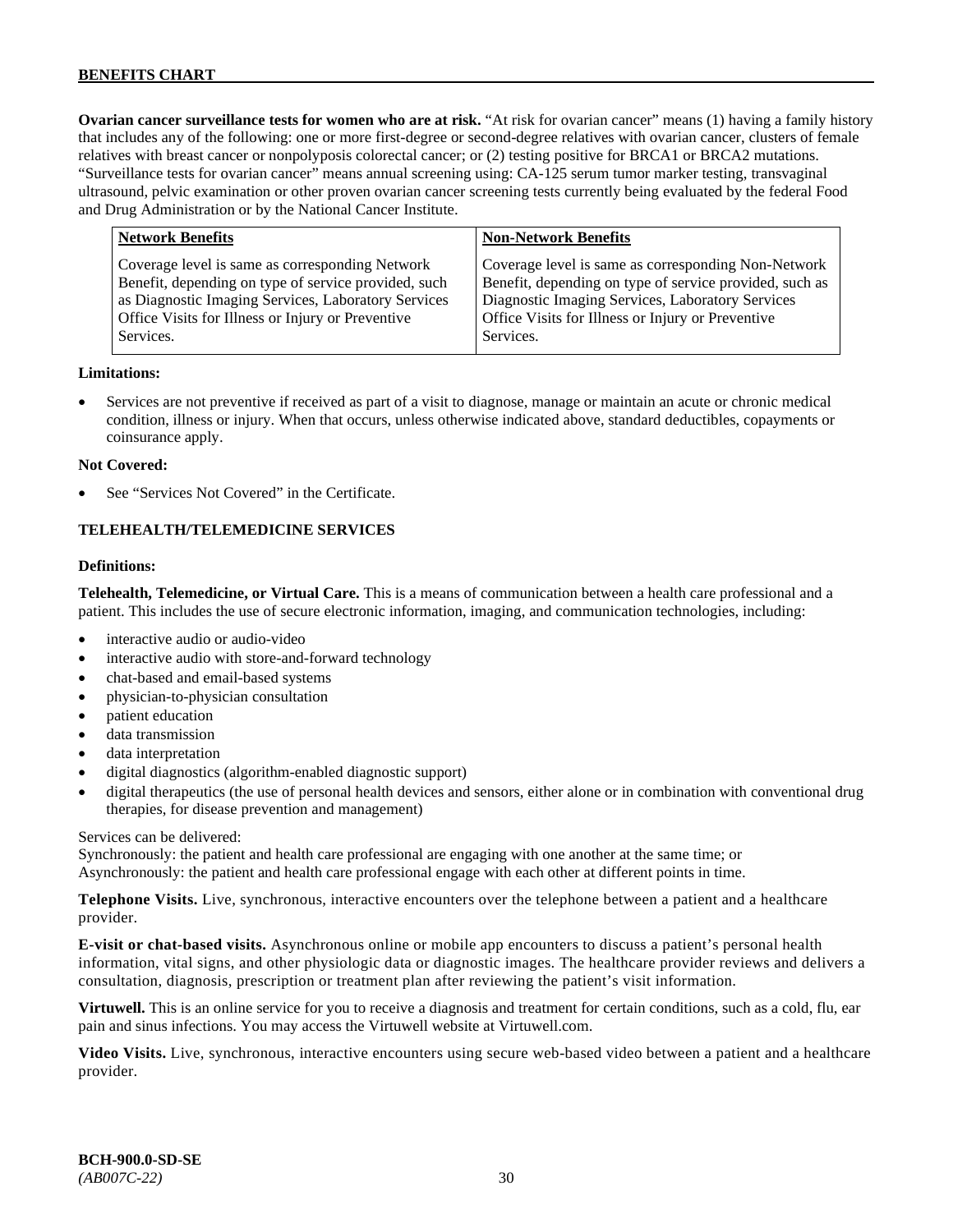# **Covered Services:**

The Plan covers the following methods of receiving care for services that would be eligible under the Plan if the service were provided in person.

## **Scheduled Telephone Visits**

| <b>Network Benefits</b>      | <b>Non-Network Benefits</b>  |
|------------------------------|------------------------------|
| 70% of the charges incurred. | 50% of the charges incurred. |

## **E-visits**

## **Access to online care through Virtuwell at [Virtuwell.com](http://www.virtuwell.com/)**

| <b>Network Benefits</b>                                    | <b>Non-Network Benefits</b> |
|------------------------------------------------------------|-----------------------------|
| 100% of the charges incurred.<br>Deductible does not apply | Not applicable.             |

## **All other E-visits**

| <b>Network Benefits</b>      | <b>Non-Network Benefits</b>  |
|------------------------------|------------------------------|
| 70% of the charges incurred. | 50% of the charges incurred. |

#### **Video visits**

| <b>Network Benefits</b>                                                                                                                                                                          | <b>Non-Network Benefits</b>                                                                                                                            |
|--------------------------------------------------------------------------------------------------------------------------------------------------------------------------------------------------|--------------------------------------------------------------------------------------------------------------------------------------------------------|
| Coverage level is same as corresponding Network<br>benefit, depending on type of service provided, such as<br>Office Visits for Illness or Injury, Inpatient or<br>Outpatient Hospital Services. | Coverage level is same as corresponding Non-Network<br>Benefit, depending on type of service provided, such as<br>Office Visits for Illness or Injury. |

## **Not Covered:**

See "Services Not Covered" in the Certificate.

# **TRANSPLANT SERVICES**

## **Applicable Definitions:**

**Autologous.** This is when the source of cells is from the individual's own marrow or stem cells.

**Allogeneic.** This is when the source of cells is from a related or unrelated donor's marrow or stem cells.

**Autologous Bone Marrow Transplant.** This is when the bone marrow is harvested from the individual and stored. The patient undergoes treatment which includes tumor ablation with high-dose chemotherapy and/or radiation. The bone marrow is reinfused (transplanted).

**Allogeneic Bone Marrow Transplant.** This is when the bone marrow is harvested from the related or unrelated donor and stored. The patient undergoes treatment which includes tumor ablation with high-dose chemotherapy and/or radiation. The bone marrow is reinfused (transplanted).

**Autologous/Allogeneic Stem Cell Support.** This is a treatment process that includes stem cell harvest from either bone marrow or peripheral blood, tumor ablation with high-dose chemotherapy and/or radiation, stem cell reinfusion, and related care. Autologous/allogeneic bone marrow transplantation and high dose chemotherapy with peripheral stem cell rescue/support are considered to be autologous/allogeneic stem cell support.

**Designated Transplant Center.** This is any health care provider, group or association of health care providers designated by us to provide services, supplies or drugs for specified transplants for our Insureds.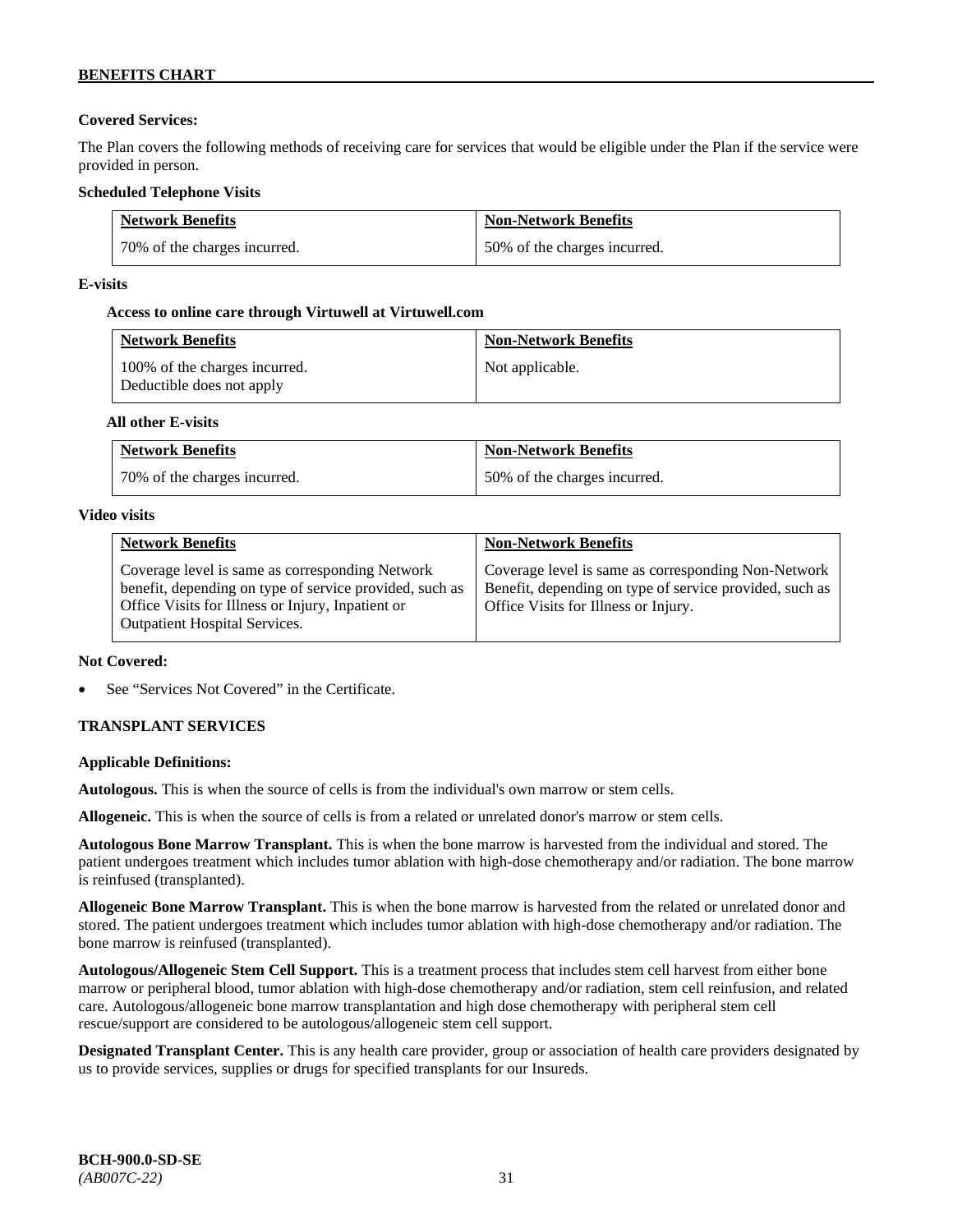**Transplant Services.** This is transplantation (including retransplants) of the human organs or tissue listed below, including all related post-surgical treatment, follow-up care and drugs and multiple transplants for a related cause. Transplant services do not include other organ or tissue transplants or surgical implantation of mechanical devices functioning as a human organ, except surgical implantation of an FDA approved Ventricular Assist Device (VAD) or total artificial heart, functioning as a temporary bridge to heart transplantation.

Prior authorization is required prior to consultation to support coordination of care and benefits.

## **Covered Services:**

We cover eligible transplant services (as defined above) while you are covered under this Benefits Chart. Transplants that will be considered for coverage are limited to the following:

- Kidney transplants for end-stage disease.
- Cornea transplants for end-stage disease.
- Heart transplants for end-stage disease.
- Lung transplants or heart/lung transplants for: (1) primary pulmonary hypertension; (2) Eisenmenger's syndrome; (3) end-stage pulmonary fibrosis; (4) alpha 1 antitrypsin disease; (5) cystic fibrosis; and (6) emphysema.
- Liver transplants for: (1) biliary atresia in children; (2) primary biliary cirrhosis; (3) post-acute viral infection (including hepatitis A, hepatitis B antigen e negative and hepatitis C) causing acute atrophy or post-necrotic cirrhosis; (4) primary sclerosing cholangitis; (5) alcoholic cirrhosis; and (6) hepatocellular carcinoma.
- Allogeneic bone marrow transplants or peripheral stem cell support associated with high dose chemotherapy for: (1) acute myelogenous leukemia; (2) acute lymphocytic leukemia; (3) chronic myelogenous leukemia; (4) severe combined immunodeficiency disease; (5) Wiskott-Aldrich syndrome; (6) aplastic anemia; (7) sickle cell anemia; (8) non-relapsed or relapsed non-Hodgkin's lymphoma; (9) multiple myeloma; and (10) testicular cancer.
- Autologous bone marrow transplants or peripheral stem cell support associated with high-dose chemotherapy for: (1) acute leukemias; (2) non-Hodgkin's lymphoma; (3) Hodgkin's disease; (4) Burkitt's lymphoma; (5) neuroblastoma; (6) multiple myeloma; (7) chronic myelogenous leukemia; and (8) non-relapsed non-Hodgkin's lymphoma.
- Pancreas transplants for simultaneous pancreas-kidney transplants for diabetes, pancreas after kidney, living related segmental simultaneous pancreas kidney transplantation and pancreas transplant alone.

To receive Network Benefits, charges for transplant services must be incurred at a Designated Transplant Center.

The transplant-related treatment provided, including expenses incurred for directly related donor services, shall be subject to and in accordance with the provisions, limitations, maximum and other terms of this Benefits Chart.

Medical and hospital expenses of the donor are covered only when the recipient is an Insured and the transplant and directly related donor expenses have been prior authorized for coverage. Treatment of medical complications that may occur to the donor are not covered. Donors are not considered Insureds, and are therefore not eligible for the rights afforded to Insureds under the Certificate.

The list of eligible transplant services and coverage determinations are based on established medical policies, which are subject to periodic review and modifications by the medical director.

| <b>Network Benefits</b>                          | <b>Non-Network Benefits</b>                          |
|--------------------------------------------------|------------------------------------------------------|
| See Network Inpatient Hospital Services benefit. | See Non-Network Inpatient Hospital Services benefit. |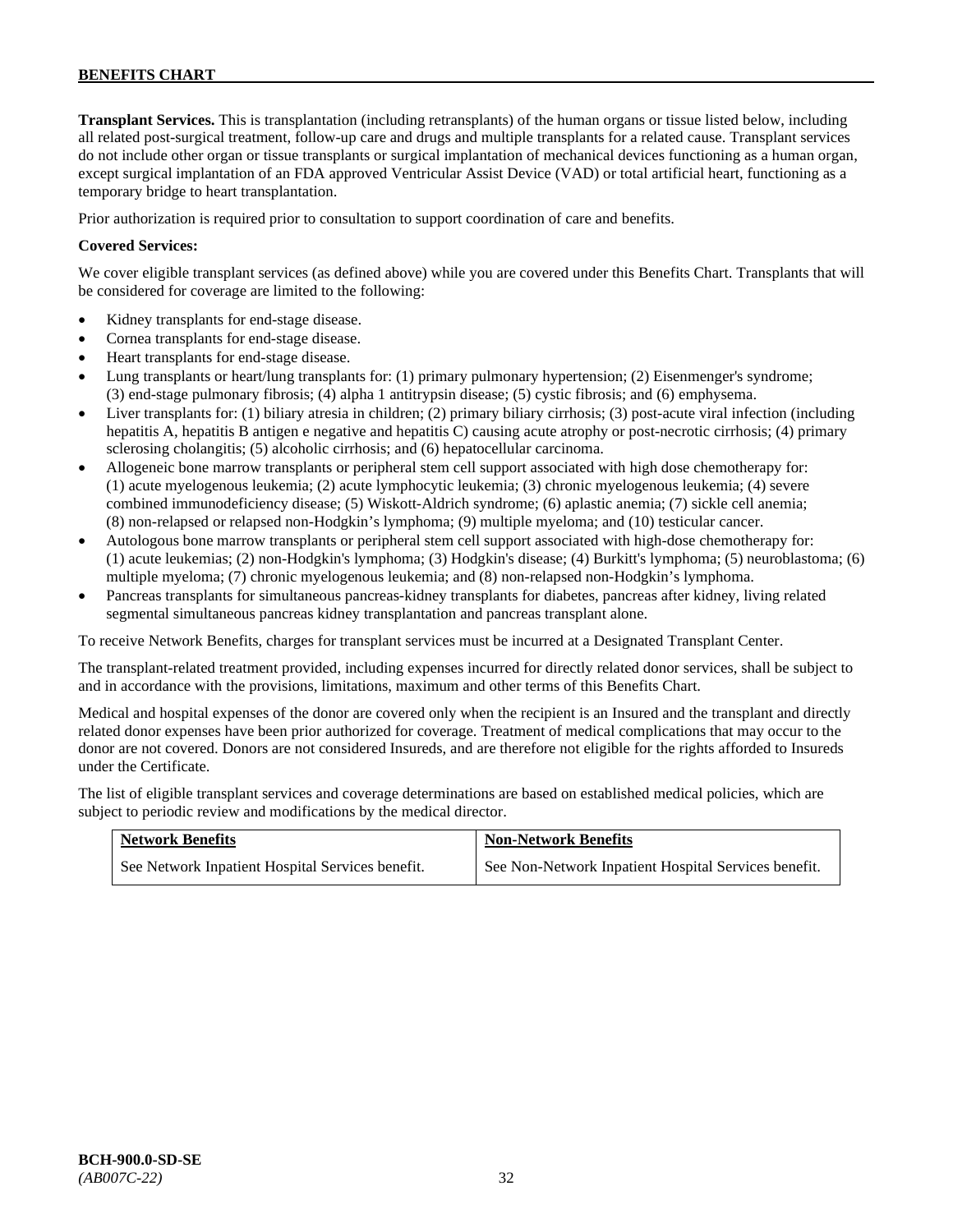## **Transplant travel benefit for network benefits**

We may provide travel and lodging when an Insured needs a transplant and a designated transplant center is greater than 100 miles from the Insured's primary address.

This benefit is subject to our medical policies (medical coverage criteria). Coverage criteria are available by calling Member Services, or logging on to your "*my*HealthPartners" account a[t healthpartners.com.](http://www.healthpartners.com/)

When submitting receipts for travel and lodging, the Insured will need to attach a letter explaining that the receipts are in conjunction with an authorized organ or bone marrow transplant and include the recipient's name and member ID number or complete a Lodging and Travel Claim form with the receipts.

| <b>Network Benefits</b>                                                                                                                                                                                                                                 | <b>Non-Network Benefits</b> |
|---------------------------------------------------------------------------------------------------------------------------------------------------------------------------------------------------------------------------------------------------------|-----------------------------|
| Transplant travel benefits are covered under the<br>Network transplant services benefit.                                                                                                                                                                | No coverage.                |
| Expenses for travel and lodging for the insured (the<br>transplant recipient) and one adult companion, or up to<br>two companions for a transplant recipient who is a<br>minor dependent, may be covered up to a maximum of<br>\$10,000 per transplant. |                             |
| Lodging coverage is limited to \$100 per day.                                                                                                                                                                                                           |                             |

# **Not Covered:**

- We consider the following transplants to be investigative and do not cover them: surgical implantation of mechanical devices functioning as a permanent substitute for human organ, non-human organ implants and/or transplants and other transplants not specifically listed in this Benefits Chart.
- See "Services Not Covered" in the Certificate.